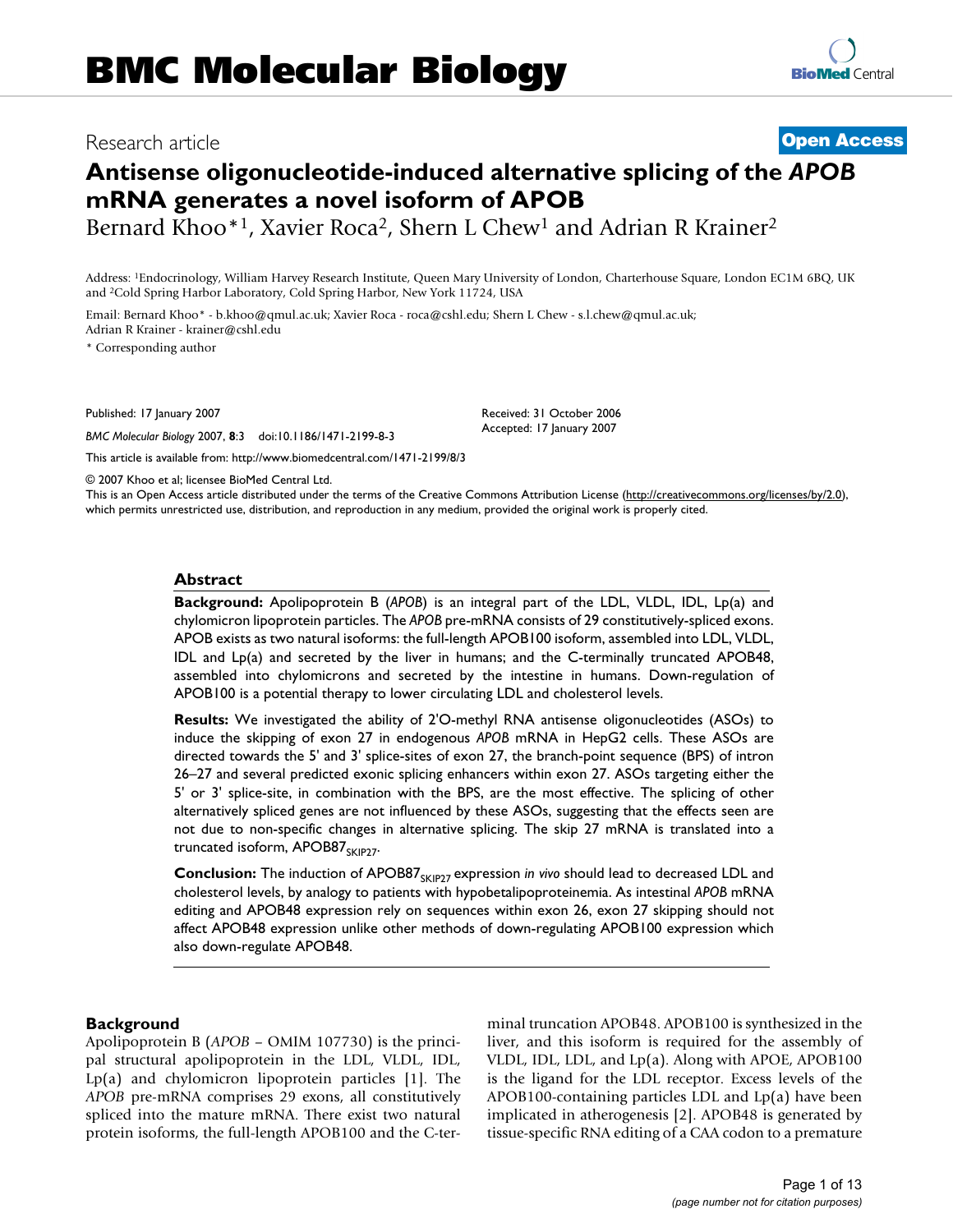UAA termination codon in the intestine, and is identical to the N-terminal 48% of APOB100. Editing is performed by a protein complex known as the editosome, which consists of the catalytic subunit APOBEC-1 and accessory factors. The RNA editing site and mooring sequence necessary for editosome binding and function are within exon 26. The APOB48 isoform is required for chylomicron assembly and intestinal fat transport. As the APOB48 isoform lacks the C-terminal domain necessary for LDL receptor binding, chylomicrons are unable to bind via this receptor, and are cleared by interaction of APOE with the chylomicron remnant receptor [3].

Because of its central role in atherosclerosis, *APOB* has become a major therapeutic target. Down-regulation of APOB100 expression would be expected to decrease VLDL, IDL, LDL and Lp(a) levels, and therefore prevent the development of atherosclerosis. Over-expression of the rabbit APOBEC-1 enzyme in transgenic mouse livers has been shown to cause increased RNA editing, isoform switching from APOB100 to APOB48, and lowered LDL levels [4]. Other approaches have concentrated on the down-regulation of *APOB* mRNA levels, for example by chimeric antisense-oligonucleotide mediated RNase H degradation [5], and by RNA interference [6,7].

We hypothesized that modifying *APOB* splicing would cause the expression of an alternative isoform of APOB. We selected exon 27 as our target for three reasons. Firstly, translation of the *APOB* mRNA lacking exon 27 (skip 27 mRNA) would generate a C-terminally truncated isoform of APOB, APOB87 $_{SKIP27}$ , which is similar to the C-terminal truncations seen in some patients with hypobetalipoproteinemia. Heterozygotes for these mutant alleles of *APOB* have lower cholesterol and LDL levels [8]. Secondly, the 5' splice-site of exon 27, when scored for its similarity to the splice-site consensus using the Shapiro and Senapathy position weight matrix, was the weakest of all the 5' splice-sites of the internal exons of *APOB* at 60.73 [9]. We reasoned that as constitutive 5' splice-sites in general score better than alternatively spliced 5' splicesites [10], *APOB* exon 27 would be the most amenable to alternative splicing. Thirdly, as the sequences necessary for RNA editing are present in exon 26, the skip 27 mRNA should be edited as usual in the intestine, and APOB48 expression should be unaffected.

We demonstrate in this paper that the induction of exon 27 skipping causes the expression and secretion of a truncated isoform of APOB which is potentially of therapeutic utility in lowering LDL and cholesterol levels *in vivo*.

# **Results**

# *ASO targeted to the splice-sites of APOB exon 27 induce exon skipping*

In order to modify exon 27 splicing, we used splice-site ASOs, which have previously been used to modify splicing in the dystrophin gene [11-13] and to correct the aberrant alternative splicing in the ß-thalassemia mutation IVS2-654 [14]. 2'O-methyl RNA ASOs were targeted to the 5' and 3' splice-sites of exon 27, as well as the branchpoint sequence (BPS) just adjacent to the 3' splice-site of intron 26–27, to block their recognition by the spliceosome. The design of the ASOs is shown in Fig. 1. These ASOs were transfected into HepG2 cells, and total RNA was extracted and analyzed by RT-PCR with primers complementary to regions within exons 26 and 28.

As shown in Fig. 2, mock-transfected cells (no oligo) showed no skipping of exon 27, consistent with this being a constitutively-spliced exon. Cells transfected with an unrelated ASO directed against the firefly luciferase gene (Fluc A1) did not show any skipping of exon 27. Surprisingly, the ASOs directed either to the 5' or to the 3' splicesite (skip 27-5 and skip 27-3 respectively) did not have any effect on splicing. However, when both 5' and 3' splice-sites were targeted by the same ASO (skip 27–53), a shorter RT-PCR product was obtained. This effect was stronger if either skip 27-5 or skip 27-3 was linked to a sequence targeting the BPS (skip 27-5B and skip 27-3B respectively). Cloning and sequencing confirmed that this shorter RT-PCR product consists of exon 26 sequence spliced to exon 28, and therefore corresponds to the skip 27 mRNA. An ASO targeting the BPS alone (skip 27-B) was not effective in inducing skipping (data not shown). Moreover, a mixture of either skip 27-5 or skip 27-3 with skip 27-B did not induce skipping, indicating that these ASOs do not act synergistically (data not shown).

We also tested ASOs tailed with an RNA sequence designed to bind the inhibitory splicing factor hnRNP A1, a strategy that was previously shown to increase the efficiency of alternative splicing in the *Bcl-x* pre-mRNA *in vivo* [15,16]. The Fluc A1 ASO, which bears the A1 tail, does not have any effect on exon 27 skipping, as noted above. Linking the skip 27–53 ASO with the A1 tail (skip 27–53 A1) appeared to decrease the skipping of exon 27 compared to skip 27–53 itself (Fig. 2). Mutation of the A1 tail such that it does not bind hnRNP A1 (skip 27–53 mut A1) restored its effects to some extent, suggesting that hnRNP A1 itself is interfering with the ability of the skip 27–53 ASO to induce skipping.

Fig. 3 shows that at concentrations ranging between 0– 250 nM, the skip 27-3B ASO was consistently the most effective at inducing exon 27 skipping. A scramble mutation of skip 27-3B, skip 27-3B scram, had no effect even at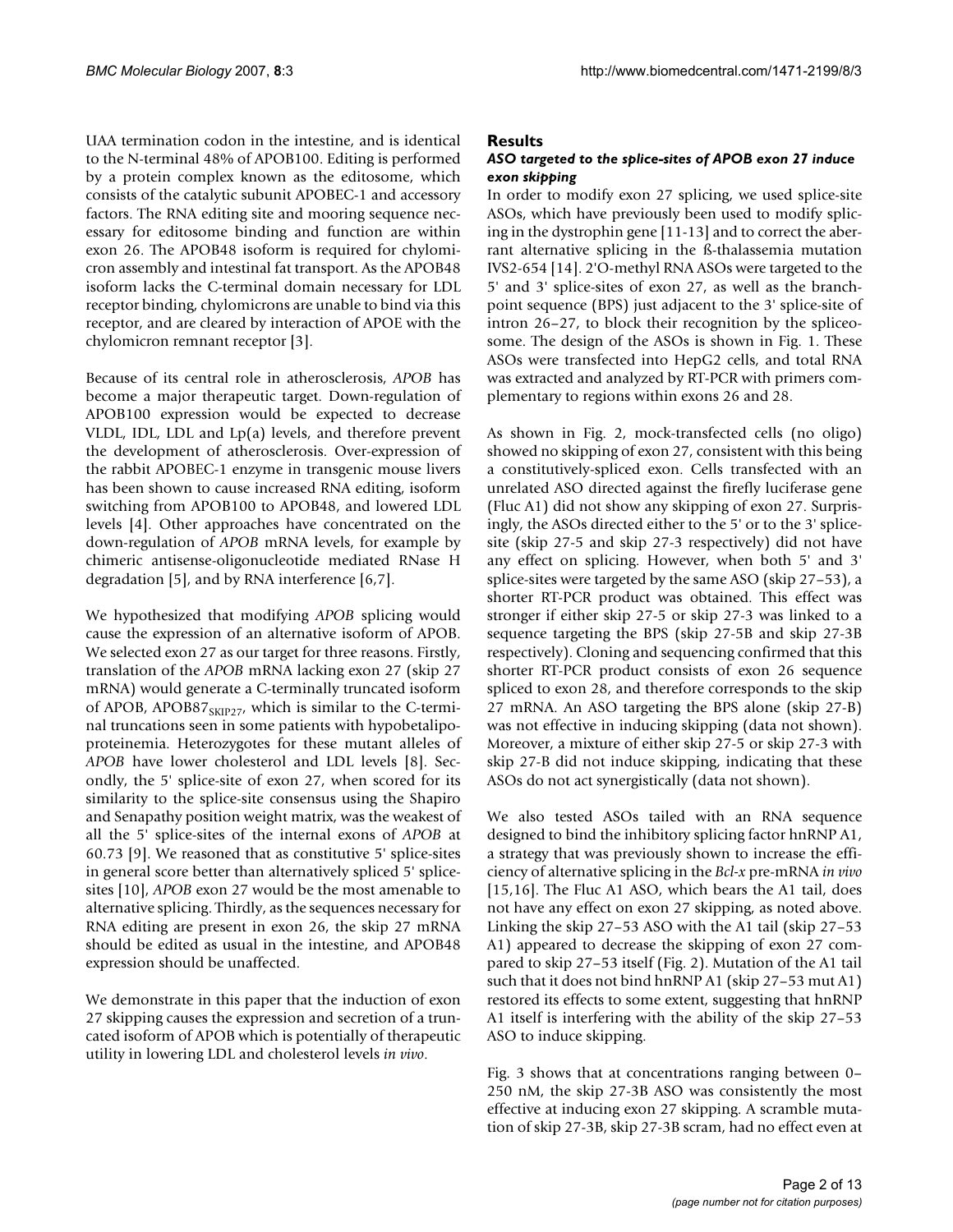

**Design of skip 27 ASOs**. The sequences of the intronic regions flanking exon 27 and parts of exon 27 are shown at the top – intronic sequences are in small letters, exonic sequences are in caps, exon 27 is enclosed in the grey-shaded box. The splicesites (BPS = branch-point sequence;  $3's = 3'$  splice-site;  $5's = 5'$  splice-site) are outlined with dotted lines. The Shapiro and Senapathy (S&S) scores below each splice-site reflect the degree of similarity of these sequences to the splice-site consensus [9]. The ASO design is indicated below. Arrows run in the 5' to 3' direction. Three classes of ASO tested are distinguished within each box: single splice site ASOs that target individual splice sites; combination splice-site ASOs that target two splicesites simultaneously; combination splice-site ASOs that target two splice-sites and are linked to an hnRNP A1 binding tail (A1 – the sequence of this tail is presented) or a mutated tail that is unable to bind hnRNP A1 (mut A1).

the highest concentration, indicating that the alternative splicing effect of the skip 27-3B ASO is sequence-specific. Fluorescence microscopy of cells transfected with 5' fluorescein-labelled skip 27-3B and skip 27-3B scram ASOs showed that both ASOs were transfected with equal efficiency into ~80% cells, indicating that differences in transfection efficiency were not responsible for the different effects seen (data not shown). As before, tailing skip 27- 3B with the A1 tail significantly reduced the efficiency of the ASO, as noted before with the skip 27–53 ASO. Mutation of the A1 tail (skip 27-3B mut A1) restored the efficiency of skipping to levels not significantly different from skip 27-3B, again suggesting that hnRNP A1 specifically interferes with the ability of the skip 27-3B ASO to induce skipping.

We conclude, therefore, that the 5' splice-site, the 3' splicesite, and the BPS are crucial for the constitutive inclusion of exon 27. ASOs targeting single splice-sites are not effective in inducing exon 27 skipping. Instead, combination ASOs that target two splice-sites are effective at inducing exon 27 skipping, and an ASO targeting both the 3' splicesite and the BPS (skip 27-3B) appears to be the most effective in doing so. As mixing individual single splice-site ASOs, for example combining skip 27-3 with skip 27-B, was not effective in inducing exon 27 skipping, it is unlikely that these ASOs work by simple occupancy of splice-sites and competition with splicing factors. Instead, we speculate that these ASOs might operate by inducing an alternative secondary structure in the *APOB* mRNA. An mFold analysis of the predicted conformation of exon 27 and its flanking intronic sequences [17] shows that the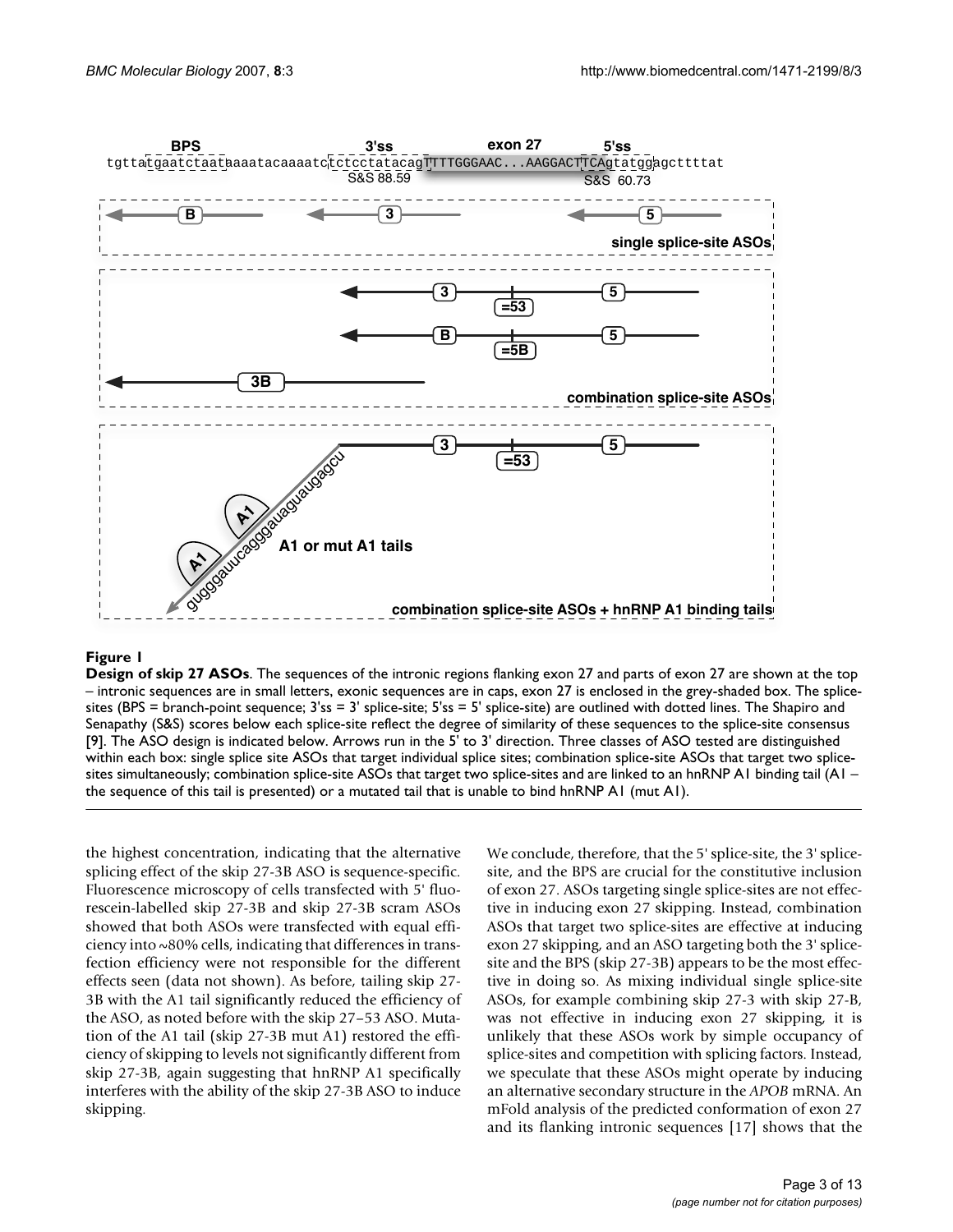

**Alternative splicing of exon 27 induced by** *APOB* **exon 27 splice-site ASOs**. (a) HepG2 cells were transfected with the indicated ASOs at 250 nM for 48 hours. RT-PCR was carried out on the total RNA extracted from these cells with oligonucleotides annealing to the adjacent exons 26 and 28. The -RT control PCR was performed without reverse transcriptase. The positions of the bands corresponding to the *APOB* mRNA species with exon 27 (inc 27) and without exon 27 (skip 27) are indicated on the right side. Fragment lengths in bp of pBR322-MspI markers are indicated on the left side. The band corresponding to skip 27 mRNA was cloned and sequenced to confirm that exon 26 is spliced to exon 28. (b) The graph shows the quantitative data from three independent replications of the experiment (error bars show the S.E.M.). Overall one-way repeated measures ANOVA p-value was < 0.0001, indicating statistically significant differences between groups. Dunnett's multiple comparison test was used to compare the no-oligo control versus ASO-transfected cells: statistically significant differences were found with skip 27-53, skip 27-58, and skip 27-3B.

targeted 3' splice-site and BPS reside within relatively open structures [see Additional file 1]. As the secondary structure of RNA is known to influence splicing in some instances [18], it is possible that binding of the skip 27-3B ASO closes these open structures and discourages splicesite recognition by the spliceosome. Consistent with this idea, hnRNP A1 is known to unwind nucleic acid secondary structure [19], and this property may explain its paradoxical ability to restore exon 27 inclusion, perhaps by interfering with ASO hybridization to the *APOB* premRNA (Figs. 2 and 3).

# *ASOs targeted to putative exonic splicing enhancer motifs within exon 27 weakly induce its skipping*

Exonic splicing enhancers (ESEs) are sequences within exons that activate inclusion of the exon that harbors them, typically by binding SR proteins [20]. We reasoned that ESEs within exon 27 might contribute to the constitutive inclusion of this exon, and that exon 27 skipping might be induced by interfering with SR protein binding to these elements. We turned to computational tools in order to identify potential ESEs: ESEfinder [21], RESCUE-ESE [22], and PESXs server [23,24]. Based on these predictions, four ASOs targeting nucleotides 6–25, 31–50, 61– 80 and 88–107 were tested (Fig. 4a).

Fig. 4b shows that these ASOs induced skipping of exon 27, but much less efficiently than the splice-site ASOs described above. Furthermore, in order to test the idea that the exonic ASOs might synergize with each other, we transfected HepG2 cells with mixtures of the exonic ASOs. However, combinations of exonic ASO pairs and mixtures of all four exonic ASOs, although demonstrating some additive effects, were inefficient at inducing exon 27 skipping: the maximum exon 27 skipping demonstrated with mixtures of all four exonic ASOs was 1–2% (data not shown). We conclude, therefore, that the identified ESEs play a relatively small role in the inclusion of exon 27 during splicing.

# *ASOs targeting the splice-sites of APOB exon 27 do not generally affect the splicing of other alternatively-spliced genes*

Because splice-sites conform to a degenerate consensus, there exists a possibility that the *APOB* skip 27 splice-site ASOs might potentially bind to other pre-mRNA splicesites. We searched for matches to the exon 27 splice-sites in a comprehensive database of splice-sites, SpliceRack [25], but did not identify any extra matches in the human database, indicating that this possibility is unlikely. In order to directly test the hypothesis that the splice-site ASOs might be non-specifically affecting alternative splicing, for example by binding splicing factors or by hybridizing to other pre-mRNAs, we tried to detect changes in the well described alternative splicing of other exons such as *TSC2* exon 25, Caspase-9 exons 3,4,5 and 6, and insulin receptor exon 11 [26-29]. As shown in Fig. 5 there was no significant effect of skip 27 -53, -5B and -3B ASO transfection on the pattern of insulin receptor, *TSC2*, or Caspase-9 alternative splicing, suggesting that the effects of our ASOs on *APOB* exon 27 are not explained by a generalized and non-specific alteration of alternative splicing.

# *The skip 27 mRNA is translated into a secreted polypeptide*

The skip 27 mRNA encodes a truncated protein,  $APOB87_{SKIP27}$ , which contains the N-terminal 3929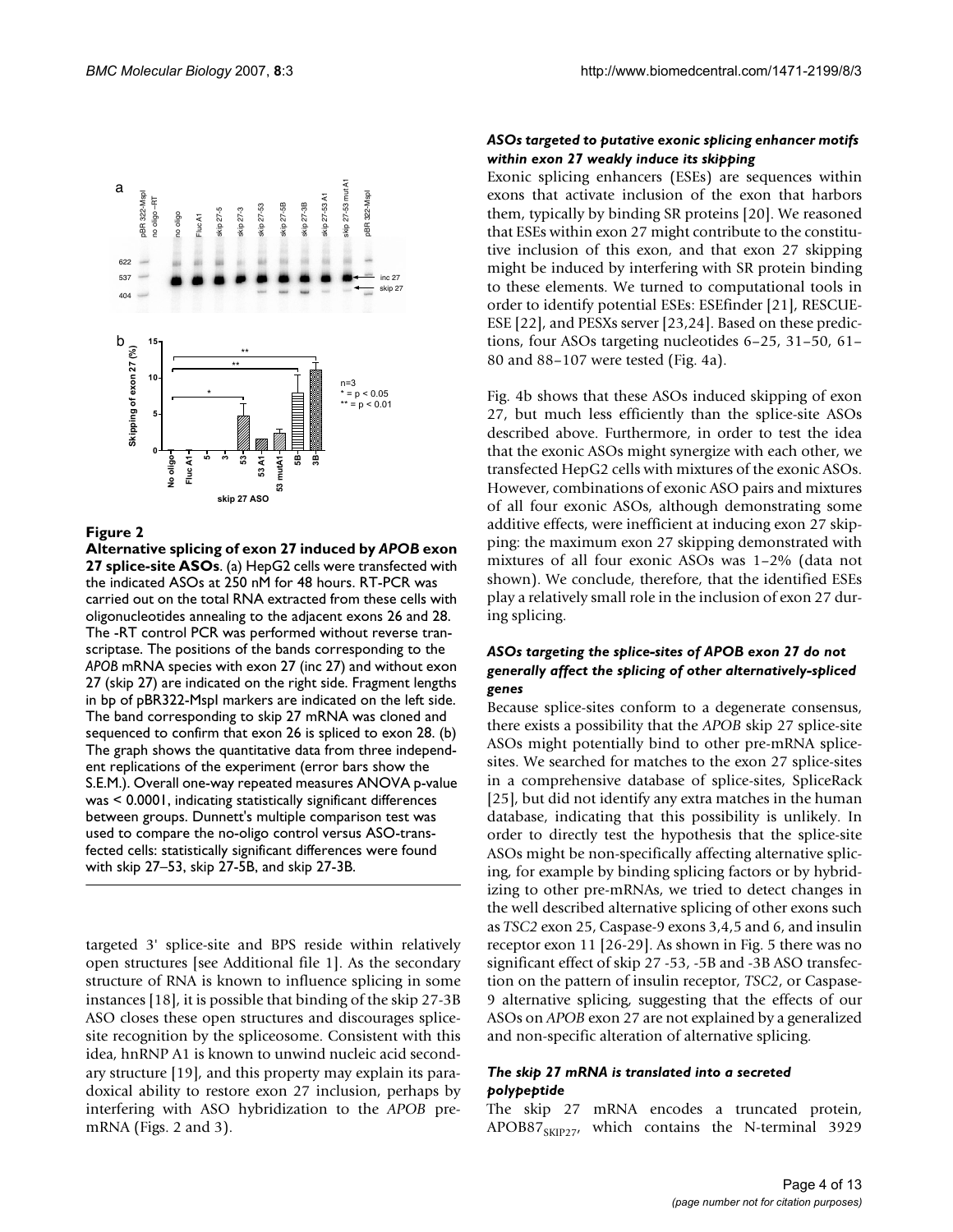

**Dose titration of selected** *APOB* **skip 27 ASOs**. (a) HepG2 cells were transfected with the indicated ASOs at increasing concentrations from 25 to 250 nM for 48 hours. RT-PCR was carried out on the total RNA extracted from these cells with oligonucleotides annealing to the adjacent exons 26 and 28. The -RT control PCR was performed without reverse transcriptase. The positions of the bands corresponding to the *APOB* mRNA species with exon 27 (inc 27) and without exon 27 (skip 27) are indicated on the right side. Fragment lengths in bp of pBR322-MspI markers are indicated on the left side. (b) The graph shows the quantitative data from three independent replications of the experiment (error bars show the S.E.M.). The data was analyzed using a repeated measures two-way ANOVA, using Bonferroni's test to compare exon 27 skipping between skip 27-3B and the other ASOs at 250 nM: statistically significant differences are seen with skip 27–53, skip 27-3B scram and skip 27-3B A1. No statistically significant difference is seen with skip 27-5B and skip 27-3B mutA1.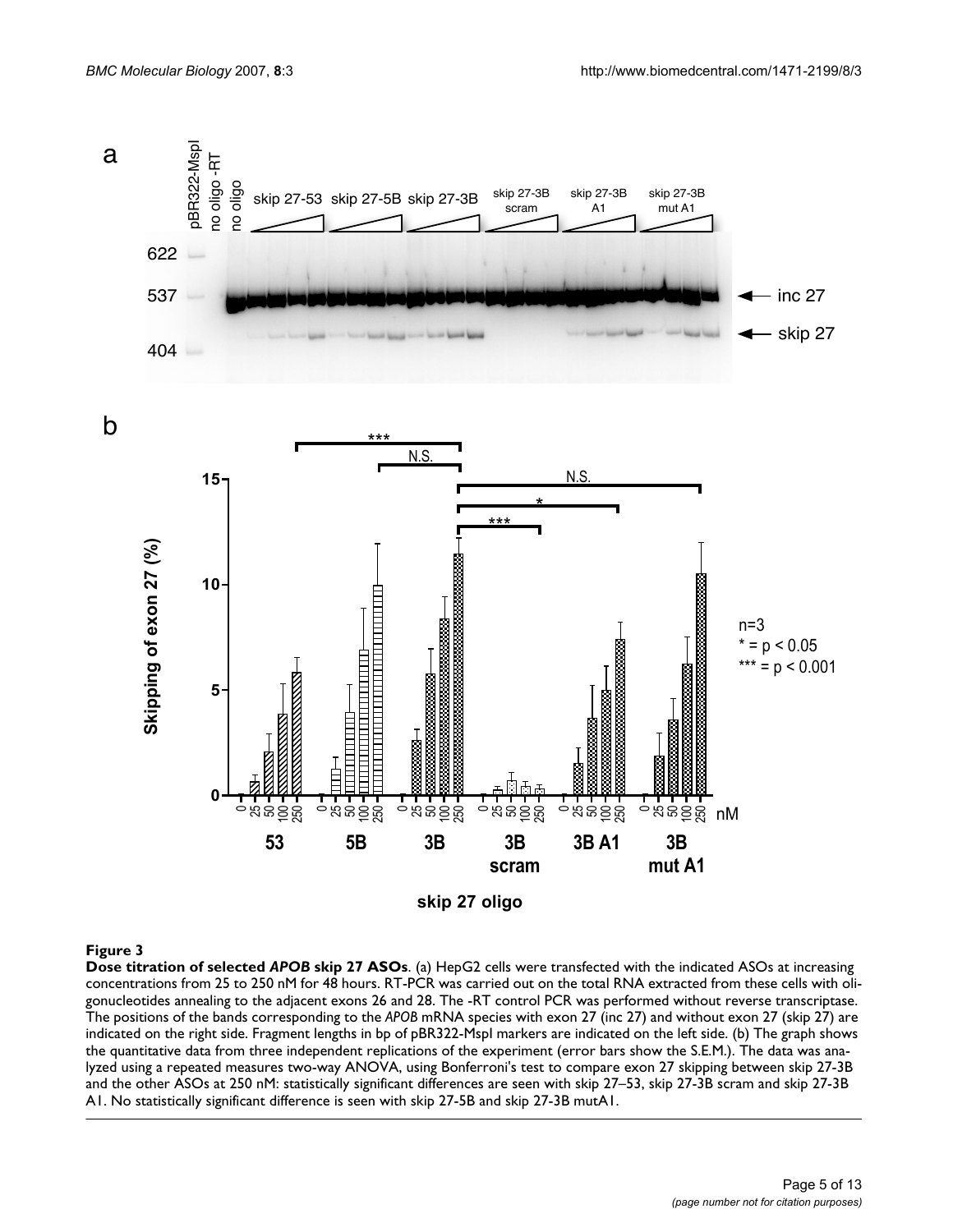

**Effect of ASOs targeting** *APOB* **exon 27 sequences**. (a) ESEfinder output for *APOB* exon 27, using version 2.0 matrices and thresholds [21]. Y-axis shows ESEfinder above-threshold scores for identified matches; X-axis corresponds to the exon 27 sequence. Red = SF2/ASF, blue = SC35, green = SRp40, yellow = SRp55. The light grey horizontal lines indicate the matches that were found by RESCUE-ESE [22]. The dark grey lines indicate the ESE candidates identified by PESXs server [23, 24]. ASOs were designed to bind to locations corresponding to ESE clusters, and these locations are represented below the X-axis by the arrows, which run from the 5' to 3' direction. (b) RT-PCR assay for exon 27 skipping with RNA from cells transfected with ASOs at 250 nM. Exonic ASOs 6–25, 31–50, 61–80, 88–107 weakly promote exon 27 skipping, whereas scrambled versions of these ASOs had no effect on exon 27 skipping. (c) Quantitative data from three independent experiments. Error bars show S.E.M. Overall repeated measures one-way ANOVA showed p < 0.0001, indicating significant differences between compared groups. Dunnett's multiple comparison test showed a significant difference between skip 27-3B and 3B scram (p < 0.01), but no statistically significant differences were seen between skip 27-3B scram and other skip 27 ASOs.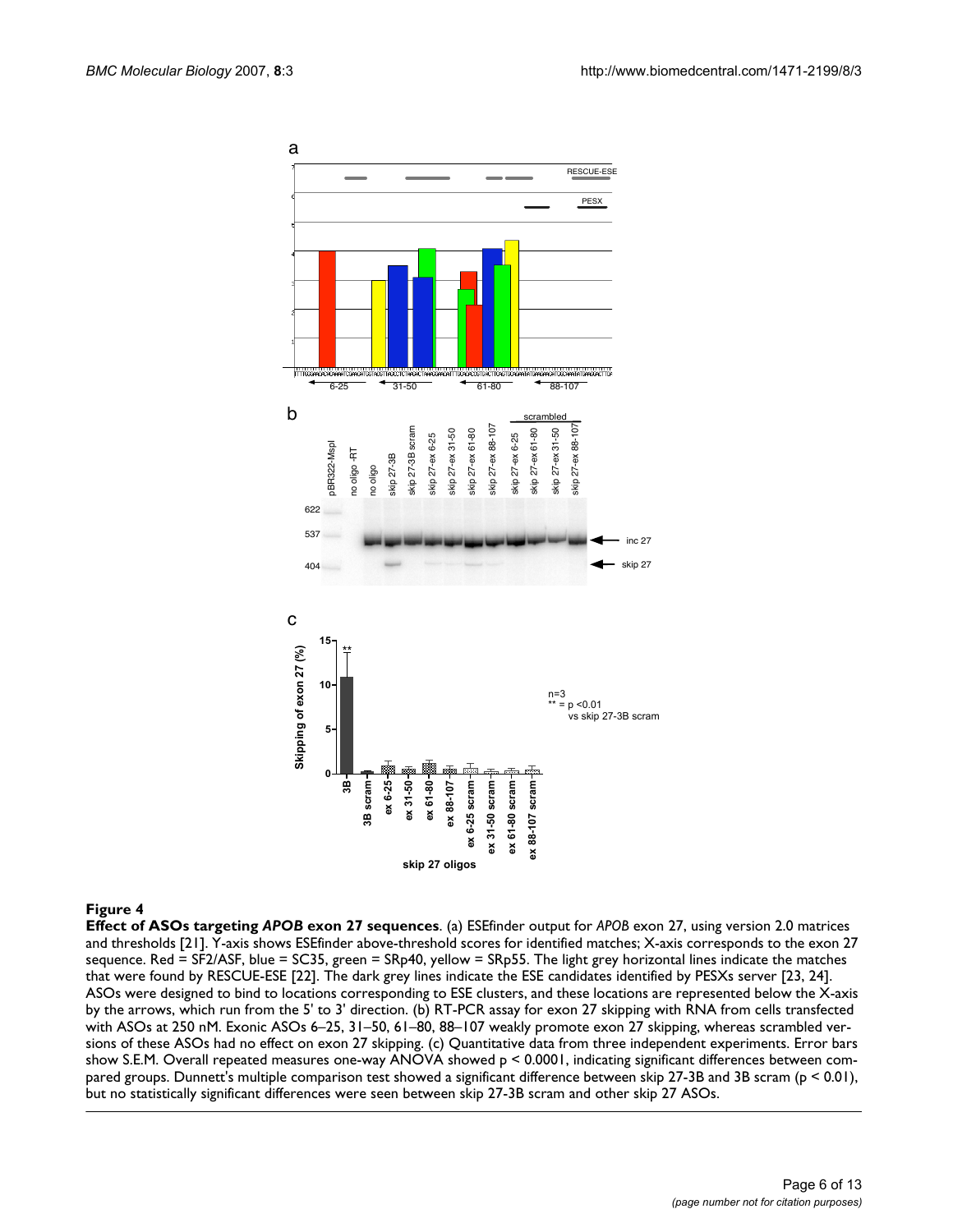

*APOB* **skip 27 ASOs have no effect on the alternative splicing of other exons**. (a) The indicated ASOs were transfected at 250 nM into HepG2 cells, and total RNA from these was analyzed by RT-PCR for inclusion/skipping of *APOB*  exon 27; *GAPDH*, as loading control; inclusion/skipping of insulin receptor (*INSR*) exon 11; inclusion/skipping of *TSC2*  exon 25; and inclusion/skipping of Caspase-9 exons 3–6. The identity of each band is listed below each set of 6 lanes from top band to bottom band: *APOB* inc 27 = exon 27 included; *APOB* skip 27 = exon 27 skipped, GAPDH = amplified region of GAPDH mRNA 7–261 nt; *INSR* B = exon 11 included, *INSR* A = exon 11 skipped; *TSC2* +25 = exon 25 included, *TSC2* -25 = exon 25 skipped; Caspase-9 isoform 9 = exons 3–6 included, Caspase-9 isoform 9b = exons 3–6 skipped. Transfection of ASOs does not affect the alternative splicing of *INSR*, *TSC2* and Caspase-9. (b) Quantitative data for alternative splicing of each gene from three independent replicates. Error bars represent S.E.M. One-way repeated measures ANOVA of the *APOB* skip 27 dataset showed p = 0.0007, representing significant statistical differences between groups: Dunnett's multiple comparison test showed statistically significant differences between the no-oligo control and skip 27–53, 5B and 3B, as indicated. One-way ANOVA p-values for the *INSR*, *TSC2* and Caspase-9 datasets were 0.3716, 0.5887, and 0.1674 respectively, indicating no statistically significant differences between groups.

amino acid residues of APOB100 along with a divergent 37 amino acid peptide at the C-terminus, ending at a premature termination codon within the exon 28 sequence. Those mRNAs that harbor a premature termination codon (PTC) more than 55–60 nt upstream of the last exon-exon junction are subject to surveillance and down-regulation, in a process known as nonsense-mediated decay (NMD - [30]). The skip 27 mRNA's PTC is 71 nt upstream of the exon 28–29 junction, and is a candidate for down-regulation by NMD. We treated skip 27-3B ASO-transfected cells with cycloheximide, which is known to inhibit NMD in HepG2 cells [31,32]. Under these conditions we did not see up-regulation of the skip 27 mRNA, indicating that skip 27 mRNA appears not to be subject to down-regulation by NMD [see Additional file 2]. Although this is somewhat surprising, some potential substrates for NMD appear to escape NMD [33,34] and it is possible that the skip 27 mRNA contains a stabilizer element, similar in function to that found in the *PGK1* mRNA in yeast [35], which allows it to escape NMD. In addition, the APOBEC-1 complementation factor ACF [36], which is present within HepG2 cells, is known to protect edited *APOB* mRNA from NMD [37], and it is possible that this protection is extended to the skip 27 mRNA.

As the skip 27 mRNA is not subject to NMD, we considered the possibility that APOB87<sub>SKIP27</sub> might be translated from the skip 27 mRNA. In order to assess this, ASOtreated HepG2 cells were labelled with 35S-methionine/ cysteine. The cell lysates and media were immunoprecipitated with anti-APOB, subjected to SDS-PAGE and then to autoradiography. Fig. 6 shows that the cells treated with the skip 27-3B ASO expressed two isoforms: a long isoform corresponding to APOB100 and a short isoform consistent with APOB87 $_{SKIP27}$ . Both isoforms were recovered from the cell lysates and from the culture medium. Neither the mock-transfected cells, nor the cells treated with skip 27-3B scram expressed APOB87 $_{SKIP27}$ .

Interestingly, the relative ratios of APOB100 and APOB87 $_{\text{SKIP27}}$  differed between that found in the cell lysate and that secreted into the medium. In the cell lysate, there appears to be a predominance of APOB87 $_{SKIP27}$  over APOB100. In the medium, there is a predominance of APOB100 over APOB87<sub>SKIP27</sub>. This may be due to decreased secretion of APOB87 $_{\text{SKIP27}}$  relative to APOB100, causing an increased cellular retention of APOB87<sub>SKIP27</sub> relative to APOB100. This is a finding that parallels the decreased secretion rate of the APOB89 truncation in APOB89 heterozygotes [38]. We conclude, therefore, that the skip 27 mRNA is translated into the APOB87 $_{\text{SKIP27}}$  isoform and that this protein is secreted into the culture medium along with APOB100.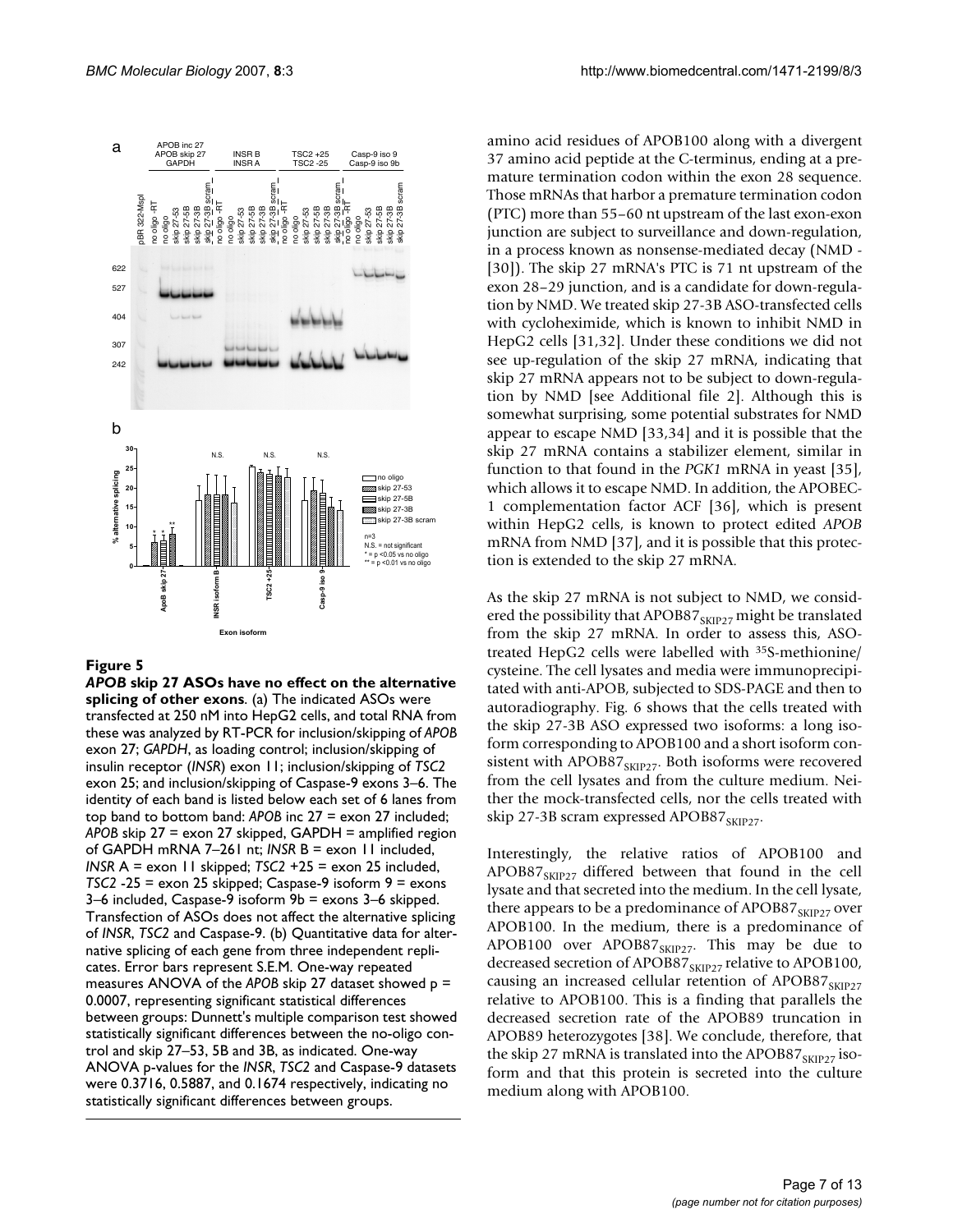

Transfection of *APOB* skip 27 ASOs causes expression of a short isoform of APOB, APOB87 **Figure 6** SKIP27  $\bf{Transformer}$  of  $\bf{APOB}$   $\bf{skip}$   $\bf{27}$   $\bf{ASOs}$  causes expression of a short isoform of  $\bf{APOB},$   $\bf{APO}\bf{B87}_{\rm 5KIP27}$ . HepG2 cells were transfected with the indicated ASOs at 250 nM, then pulse-labelled with Trans-<sup>35</sup>S-Label for 1 hour in the presence of oleic acid-BSA, which stimulates APOB100 expression [62]. Cell lysates or cell culture media were immunoprecipitated with a polyclonal antibody for APOB. The immunoprecipitates were subjected to SDS-PAGE (4% Tris-glycine), followed by autoradiography. The gel shown is representative of three experiments. A short isoform of APOB, APOB87<sub>SKIP27</sub>, is seen with the skip 27-3B ASO. This short isoform is not seen with the 3B scram ASO, nor with the no-oligo control. This matches the presence and absence of skip 27 mRNA seen with these ASOs.

# **Discussion**

Due to its role in the assembly of the atherogenic lipoprotein particles LDL and Lp(a), *APOB* has become a prime target for therapeutic interventions to reduce LDL and Lp(a) levels, and therefore perhaps to retard atherosclerosis. Approaches that have been used include over-expression of APOBEC-1 to induce RNA editing of *APOB* mRNA and isoform switching to APOB48 [4], RNase H-mediated degradation of *APOB* mRNA using ASOs [5], and RNA interference with siRNA duplexes [6,7]. We demonstrate in this paper that ASOs targeted to the splice-sites of *APOB* exon 27 are effective in inducing alternative splicing of exon 27, and that this skip 27 mRNA is translated to a short isoform of APOB, APOB87 $_{SKIP27}$ . We are conscious that HepG2 cells, although they are able to synthesize and secrete APOB, do not assemble normal VLDL or LDL [39]. However, the data presented suggests that it is in principle feasible to induce the skipping of the normally constitutive exon 27 in hepatocytes. Should further work demonstrate that it is possible to do this *in vivo* with injected or ingested ASOs, we speculate that this could potentially form the basis of a therapy to reduce APOB100 expression and to reduce circulating LDL and cholesterol levels.

Our work relies on 2'O-methyl RNA oligonucleotides as splice-site ASOs, and joins a growing list of synthetic nucleic acid-based compounds that have been used to modify splicing [40]. ASOs employing a combination of phosphorothioate and 2'O-methyl RNA modifications have been used to modify dystrophin splicing [11,12], ßglobin splicing [14], and *SMN2* splicing [41]. Other chemistries such as 2'O-methoxyethyl ASO [42], morpholino ASO [43], peptide-nucleic acid (PNA) compounds [44] and chimeric DNA/locked nucleic acid

oligonucleotides [45] represent alternatives that might, in future work, be used to modify *APOB* exon 27 splicing. We have also used PNA-peptide chimeras in an approach termed ESSENCE (exon-specific splicing enhancement by small chimeric effectors). These compounds comprise an antisense sequence that targets the compound specifically to a particular exon. The antisense sequence is linked to RS dipeptide repeats which serve to activate splicing and inclusion of the targeted exon. This approach has been successfully used to modify the alternative splicing in the *SMN2* pre-mRNA [46] and the *Bcl-x* pre-mRNA [47]. The final choice for the chemistry of a therapeutic compound will depend crucially on several factors, including the efficacy of *APOB* exon 27 skipping, the pharmacokinetics and bioavailability, the efficiency of translocation across the cell and nuclear membranes, and the safety of the compound.

 $APOB87<sub>SKIP27</sub>$  is predicted to consist of the N-terminal 3929 residues of APOB100. As there is a frameshift induced by the skipping of exon 27, part of the exon 28 sequence is translated to a divergent 37 amino acid sequence at the C-terminus. We postulate that this isoform, if assembled into VLDL and LDL, will have similar properties to the C-terminally truncated isoforms that have been described and characterized in kindreds with natural mutations in *APOB* causing hypobetalipoproteinemia. One such mutant isoform, APOB89, is produced by a single nucleotide deletion in exon 29, and lowers circulating cholesterol levels to the 5<sup>th</sup> percentile [48,49]. Patients heterozygous for APOB89 synthesize and secrete APOB89 at 92% of the rate of APOB100, but LDL particles containing APOB89 show greater fractional catabolic rates compared to those containing APOB100,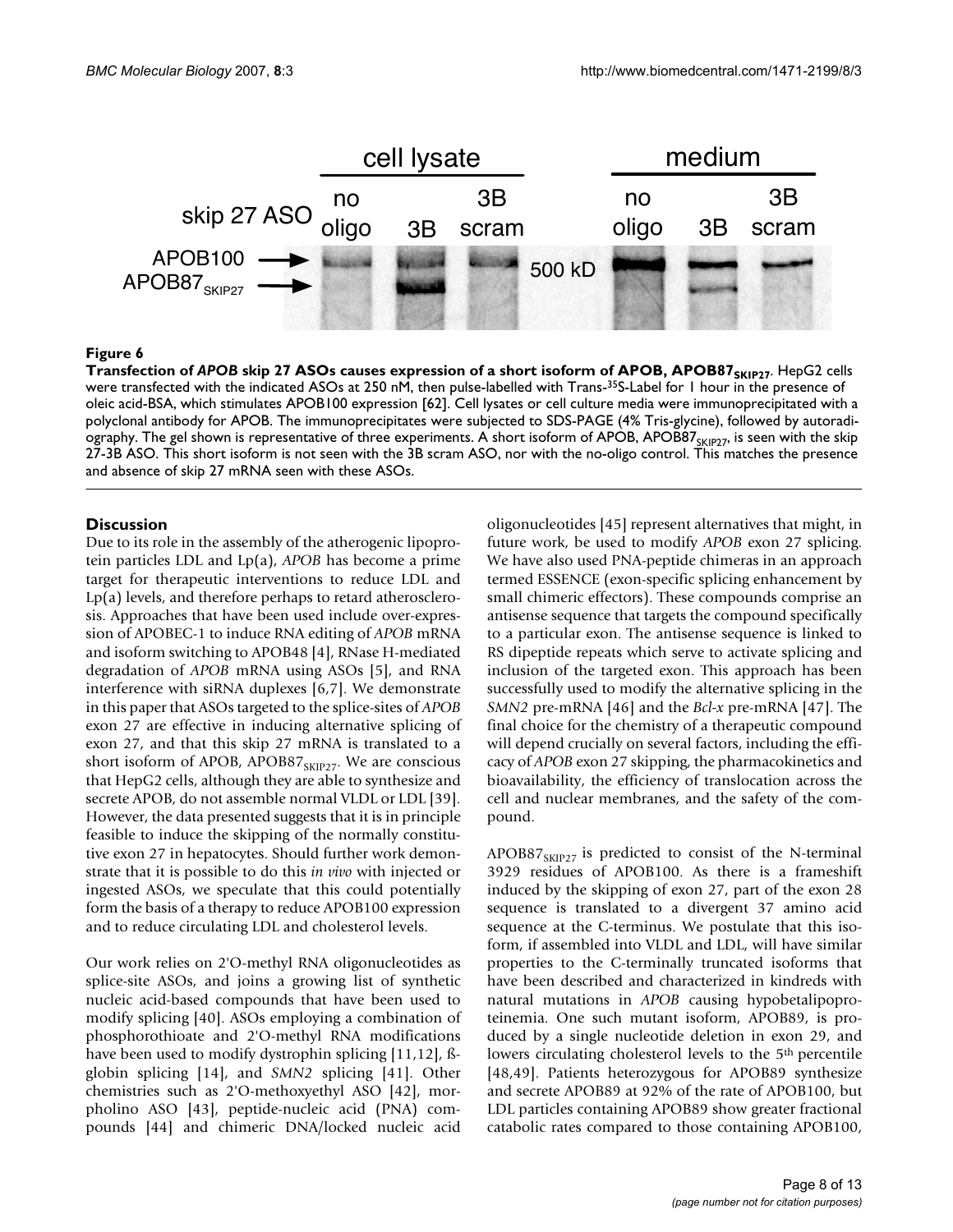most likely due to the greater affinity of APOB89-containing particles for the LDL receptor [38]. APOB89 also appears to have a dominant negative effect on the secretion rate of APOB100, reducing the production rate in APOB89 heterozygotes to 30% compared to normal individuals [50]. The combination of these phenomena, therefore, leads to a disproportionate decrease in LDL and cholesterol levels in APOB89 heterozygotes. Deletion of the C-terminal 10% of the protein renders APOB unable to assemble into Lp(a) [51]. Consistent with this, in APOB89 heterozygotes, APOB89 is not associated with the  $Lp(a)$  particles in these patients. However,  $Lp(a)$  levels are not decreased in these individuals. The circulating Lp(a) particles contain APOB100 exclusively, and are indistinguishable from normal  $Lp(a)$  in terms of size and density [52].

Another mutant isoform seen in patients with familial hypobetalipoproteinemia, APOB87 $_{\text{Padova'}}$  is caused by a single nucleotide deletion at the 5' end of exon 28, leading to a shortened isoform comprising the N-terminal 3968 residues of *APOB* plus a divergent C-terminal 37 amino acid sequence. This C-terminal sequence, which results from the frameshift of exon 28 sequence introduced by the deletion, is identical over 36/37 residues with the Cterminal divergent sequence of APOB87 $_{SKIP27}$ , as the same frameshift is introduced by skipping exon 27. Consequently, APOB87 $_{\text{Padova}}$  is an isoform that is very similar to  $APOB87<sub>SKIP27</sub>$ , the principal difference being that APOB87<sub>Padova</sub>includes the APOB sequence coded by exon 27. As with APOB89, the APOB87 $_{\text{Padova}}$ -containing LDL from these patients exhibits an increased fractional catabolic rate and decreased production compared to normal individuals, leading to cholesterol levels about 2/3rd normal and LDL levels of about 50% normal in heterozygous individuals [53]. If it were possible to partially induce APOB87<sub>SKIP27</sub> expression *in vivo*, this could cause a decreased secretion rate of APOB100, and that  $APOB87<sub>SKIP27</sub>$ -containing VLDL, IDL and LDL would be cleared at a faster rate than normal, leading to decreased levels of these particles. However, since these ASOs only induce partial exon 27 skipping, APOB100 would still be synthesized and assembled into Lp(a). Therefore, we would also predict that this would not change Lp(a) levels. We can foresee one theoretical problem with our therapeutic approach. Should it be possible to induce APOB87<sub>SKIP27</sub> in vivo, the presence of the 37 amino acid divergent sequence at the C-terminus could induce an immune response to the novel epitope thus generated. It is unknown at this time as to whether this immune response might have any clinical consequences such as antibody interference with APOB87 $_{\text{SKIP27}}$  function or an autoimmune response.

A therapy based on APOB87 $_{SKIP27}$  induction may have particular utility in patients with familial hypercholesterolemia, such as those with familial defective APOB100 (FDB). This condition is due to point mutations that disrupt the conformation of the LDL receptor-binding domain of APOB, leading to decreased affinity for the receptor, decreased clearance of VLDL/IDL/LDL particles, hypercholesterolemia, and therefore an increased risk of atherosclerotic disease [8]. The most common mutation, R3500Q, appears to be quite prevalent in Western and Central European populations, with a heterozygote prevalence of  $\sim$ 1/250 in Switzerland [54]. C-terminal deletions of *APOB* restore the ability of FDB LDL particles to bind to the LDL receptor [55,56]. We predict, therefore, that induction of APOB87 $_{\text{SKIP27}}$  in patients with FDB would be expected to restore the ability of APOB87<sub>SKIP27</sub>containing LDL to bind to its cognate receptor. Furthermore, we speculate that patients with familial hypercholesterolemia due to LDL receptor mutations may benefit from the induction of APOB87 $_{SKIP27}$  by increasing the affinity of APO87-containing LDL for the LDL receptor.

The various methods that have so far been proposed for down-regulating APOB100 expression have encountered various side-effects, some of them of a serious nature. For example, the over-expression of APOBEC-1 in mouse livers led to liver dysplasia and hepatocellular carcinomas, a phenomenon that has been attributed to promiscuous editing of mRNAs other than *APOB* [4]. Another problem common to those therapeutic interventions that generally down-regulate *APOB* mRNA levels is that they have the potential to repress both APOB100 and APOB48 expression. In the case of RNA interference by cholesterol-conjugated siRNA, APOB48-containing chylomicron levels are reduced by approximately 50% [6]. The ASO ISIS 147764, when administered to mice, down-regulates the *APOB* mRNA and causes a 90% reduction in circulating and liver levels of both APOB100 and APOB48, although, interestingly, no reduction in APOB48 protein levels is seen in the intestine [5]. This reduction in APOB48 expression could interfere with chylomicron assembly and potentially cause fat malabsorption from the intestine, a serious side effect. Induction of exon 27 skipping by ASOs, however, might not be subject to this problem, as the RNA editing site resides within exon 26. The skip 27 mRNA should therefore be edited in the intestine, and translated to result in APOB48. Consistent with this supposition, patients with APOB89 familial hypobetalipoproteinemia produce intestinal APOB48 as normal [57].

## **Conclusion**

High circulating LDL and cholesterol levels are associated with atherosclerosis, and therapeutic interventions to reduce these levels have been shown to decrease the incidence of the complications of atherosclerosis, such as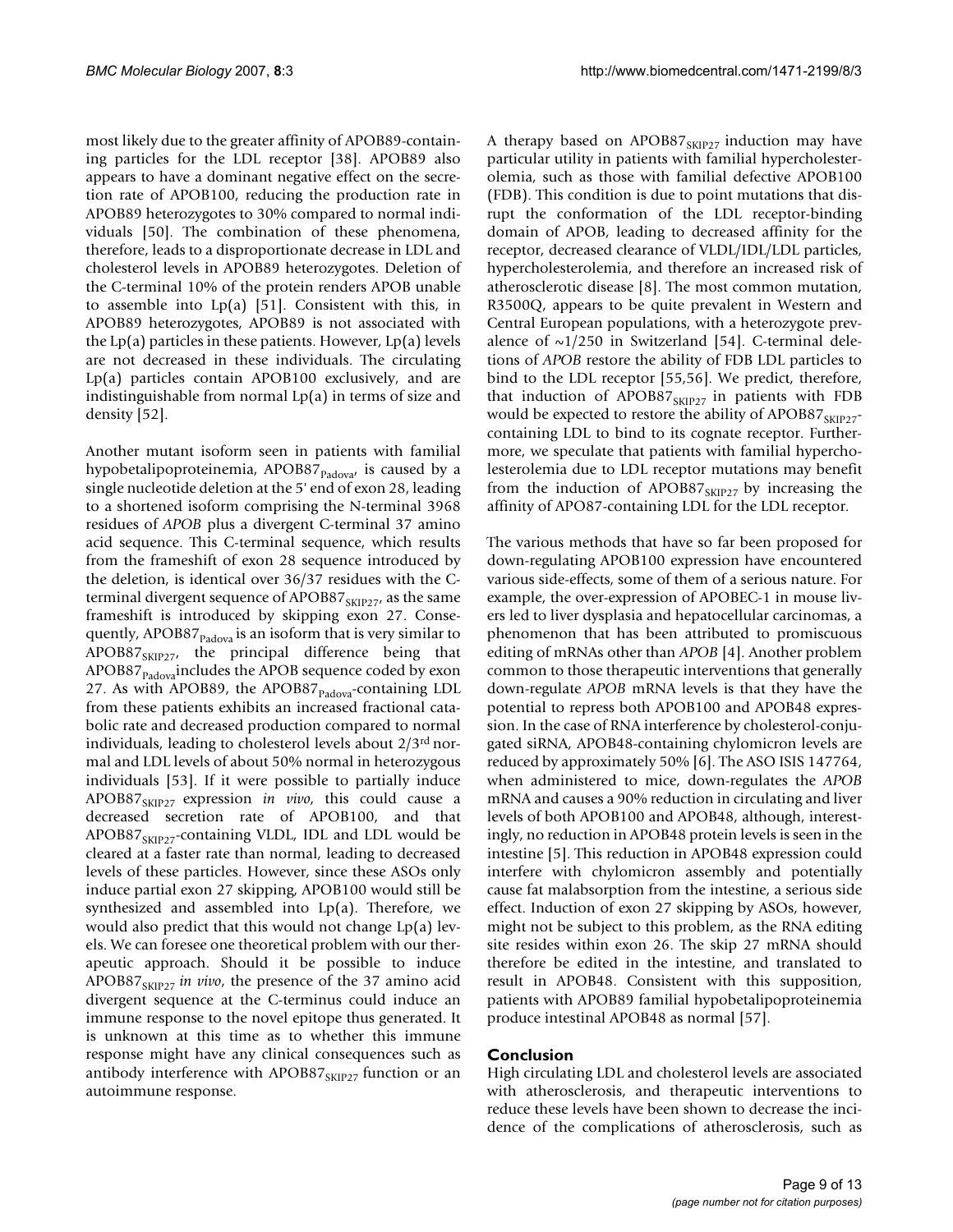heart attacks and strokes. Despite modern treatments such as HmG CoA reductase inhibitors, there remains a demand for other interventions to reduce LDL and cholesterol levels. Using ASO-induced alternative splicing of *APOB* mRNA, we have demonstrated that it is possible to induce the expression of a novel isoform of APOB that simulates hypobetalipoproteinemia, and which should reduce circulating LDL and cholesterol levels. This represents a new and promising technique that may therefore have applications in therapeutic modification of APOB100 expression.

# **Methods**

*Cell culture and transfection of antisense oligonucleotides* 2'O-methyl antisense oligonucleotides (ASOs – see Table 1) were ordered from Dharmacon (Lafayette, CO). HepG2 cells were maintained in Minimum Essential Medium with Earle's salts and glutamine, 10% fetal bovine serum (Gibco/Invitrogen, Carlsbad, CA) at 37°C under 5%  $CO<sub>2</sub>$ . ASOs were transfected in 12-well plates, with  $1 \times 10^6$  cells per well, using 2.4 μl Lipofectamine 2000 in 200 μl OptiMEM-I (Invitrogen) as per the manufacturer's protocol, then incubated for 48 hours before harvesting. A time-course revealed that the ASO effects were seen as early as 24 hours and lasted up to 72 hours. No ASO effects were seen at 96 or 120 hours. The optimal effects were seen at 48 hours. ASOs skip 27-3B and skip 27-3B scram were also labelled with fluorescein at the 5' end and examined after transfection with a Nikon Eclipse microscope with a FITC filter set to control for oligonucleotide transfection efficiency.

# *RNA isolation and RT-PCR*

Total RNA was isolated from cells using the RNeasy Micro kit (Qiagen, Valencia, CA). The RNA was quantified using the QuantIt Ribogreen kit (Invitrogen), and 2.5 μg of total RNA was reverse-transcribed using Transcriptor reverse transcriptase (Roche Applied Science, Indianapolis, IN) with an oligo  $dT_{15}$  primer as per the manufacturer's protocol. 0.25 μl of the cDNA was subjected to PCR with 200 μM of each oligonucleotide and FastStart Taq (Roche Applied Science) using the following program: 95°C for 30 sec, 58°C for 30 sec, 72°C for 30 sec. 0.5 μCi of [α-32P] dCTP (Perkin-Elmer, Wellesley, MA) was included per 10 μl reaction. Under these conditions, the number of cycles was adjusted for each oligonucleotide pair to allow amplification to the exponential phase. The sequences of the oligonucleotide pairs are given in Table 2. The PCR reaction was then subjected to PAGE on a non-denaturing 8% gel, dried and autoradiographed. Quantitation was carried out using a Molecular Dynamics Typhoon PhosphorImager and ImageQuant software (GE Healthcare Life Sciences, Piscataway, NJ). The quantified bands were normalized according to the G+C content, and the percentage alternative splicing was calculated as isoform/ total of all isoforms. Statistical analysis and graphing was carried out using Prism 4.0c software (GraphPad Software, San Diego, CA).

# *Computational identification of exonic splicing enhancers*

ESEfinder [21,58], RESCUE-ESE [22,59] and PESXs server [23,24,60] were used to search the *APOB* exon 27 sequence for putative exonic splicing enhancers.

**Table 1: Sequences of antisense oligonucleotides (ASOs) employed in the experiments**

| ASO name                | Sequence (5'-3') ACGU = 2'O-methyl RNA bases, acgu = RNA bases    |
|-------------------------|-------------------------------------------------------------------|
| skip 27-5               | AUAAAAGCUCCAUACUGAAG                                              |
| skip 27-3               | CAAAACUGUAUAGGAGAGAU                                              |
| skip 27-53              | AUAAAAGCUCCAUACUGAAGCAAAACUGUAUAGGAGAGAU                          |
| skip 27-5B              | AUAAAAGCUCCAUACUGAAGAUUUUAUUAGAUUCAUAACA                          |
| skip 27-3B              | CUGUAUAGGAGAGAUUUUGUAUUUUAUUAGAUUCAUAACA                          |
| skip 27-3B scram        | CAAGUAGAUAUUAUAUGUUGUUACUUGUAUAUAUCGAAUG                          |
| skip 27-B               | AUUUUAUUAGAUUCAUAACA                                              |
| skip 27-53 A1           | AUAAAAGCUCCAUACUGAAGCAAAACUGUAUAGGAGAGAUucgaguaugauagggacuuagggug |
| skip 27-53 mut AI       | AUAAAAGCUCCAUACUGAAGCAAAACUGUAUAGGAGAGAUucgaguaugauacgcacuuacgcug |
| skip 27-3B AI           | CUGUAUAGGAGAGAUUUUGUAUUUUAUUAGAUUCAUAACAucgaguaugauagggacuuagggug |
| skip 27-3B mut AI       | CUGUAUAGGAGAGAUUUUGUAUUUUAUUAGAUUCAUAACAucgaguaugauacgcacuuacgcug |
| skip 27-ex 6-25         | UCUUCGAUUUUGUGUGUUCC                                              |
| skip 27-ex 31-50        | <b>UUUAGUCUUAGAGGCUAACG</b>                                       |
| skip 27-ex 61-80        | <b>UGCACUGAAGUCACGGUGUG</b>                                       |
| skip 27-ex 88-107       | <b>UUCAUAUUUGCCAUCUUCUU</b>                                       |
| skip 27-ex 6-25 scram   | CUGUUUGUUUCUGACGCUUU                                              |
| skip 27-ex 31-50 scram  | <b>CCAUGGGUCUUUUAGUAAAG</b>                                       |
| skip 27-ex 61-80 scram  | <b>UGGACAUCGCAGACGUUGGU</b>                                       |
| skip 27-ex 88-107 scram | <b>GUUCUCUUUUUCAUUCCAUA</b>                                       |
| FLuc AI                 | GUCUGCUCGAAGCGGCCGGCucgaguaugauagggacuuagggug                     |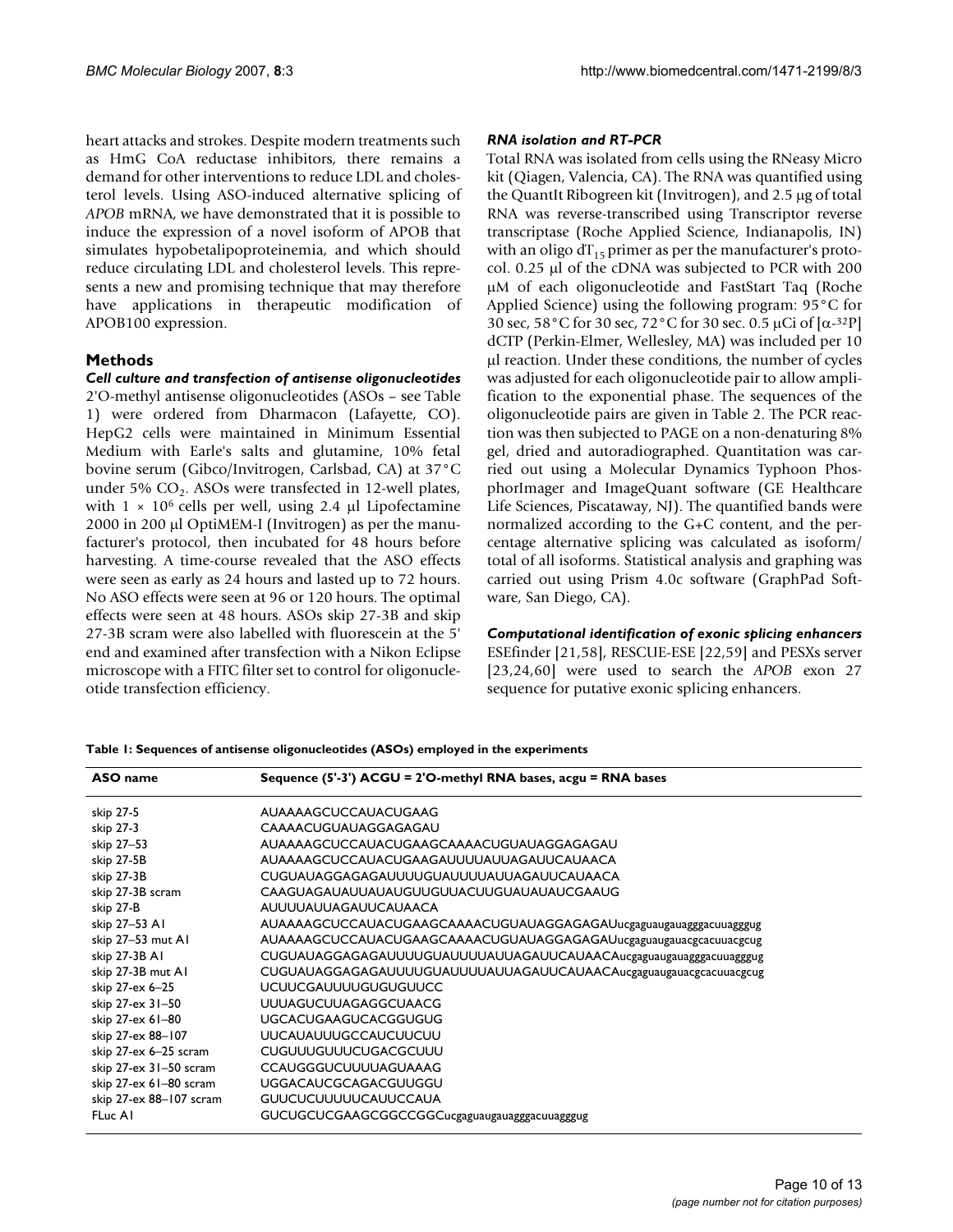| Exon                     | <b>Cycles</b> | Forward                      | <b>Reverse</b>                  |
|--------------------------|---------------|------------------------------|---------------------------------|
| APOB exon 27             | 26            | <b>CCTTGATTCCCTTTTTTGAGA</b> | GCTCTAGACAGATGGAGATCGGT         |
| <b>GAPDH</b>             | 22            | AAGGTGAAGGTCGGAGTCAACGG      | <b>CCACTTGATTTTGGAGGGATCTC</b>  |
| $TSC2$ exon $25$         | 34            | <b>GGCCTGCGGTCCAATGTCCTC</b> | <b>CTCTTCGGGACAGCCGTGAAG</b>    |
| Caspase-9 exons 3-6      | 34            | <b>GCTCTTCCTTTGTTCATCTCC</b> | CATCTGGCTCGGGGTTACTGC           |
| Insulin receptor exon II | 32            | AACCAGAGTGAGTATGAGGATTCG     | <b>TTCTCAAAAGGCCTGTGCTCCTCC</b> |

#### **Table 2: Sequences of oligonucleotides used for RT-PCR**

# *Calculation of RNA secondary structure*

The mFold web server [17,61] was used to calculate the potential secondary structures formed by the *APOB* exon 27 and adjacent intronic sequences.

# *Live labeling of HepG2 cells*

10 cm plates of HepG2 cells were transfected with the indicated ASOs at 250 nM for 48 hours. After washing the cells with 1× PBS + Complete Protease Inhibitors (Roche Applied Science), the medium was replaced with 4 ml Dulbecco's Modified Eagle's Medium lacking methionine and cysteine (Invitrogen) with 0.5 mM oleic acid-1.6% BSA (Sigma, St Louis, MO). The cells were incubated for 15 min before 200 μCi of Trans-S35-Label (MP Biomedicals, Irvine, CA) was added. The cells were incubated for 60 min, the pulse medium was removed, and the cells were washed with 1× PBS + Complete Protease Inhibitors. For the chase, 4 ml of complete DMEM + 1.6% BSA (Invitrogen) was added, and the cells were incubated for 4 hours. Both the pulse and chase media were combined and subjected to concentration using an Amicon Centricon YM-30 (Millipore, Billerica, MA). The cells were scraped off and lysed in 1 ml modified RIPA (50 mM Tris-HCl pH 7.4; 0.5% sodium deoxycholate; 150 mM NaCl; 1 mM EDTA, pH 8.0; 1% Triton X-100; 0.1% SDS, 1 mM PMSF; 1× Complete EDTA-free Protease Inhibitors), then incubated overnight at 4°C on a rotating mixer. After microcentrifugation for 5 mins, the cell lysate supernatant was retained.

The concentrated media were diluted to 12 ml with modified RIPA. 40 μl of polyclonal anti-APOB (AB742: Chemicon International, Temecula, CA) was added to the diluted media and the cell lysate supernatant. After incubation on a rotating mixer for 2 hours at 4°C, 50 μl of a 1:1 slurry of protein A-Sepharose 6 MB in modified RIPA (GE Healthcare Life Sciences) was added and incubation was continued for 5 hours. The beads were washed three times in 1 ml modified RIPA before being boiled with 50 μl 2× SDS-PAGE loading buffer and subjected to SDS-PAGE on a 4% Tris-glycine gel.

# **Authors' contributions**

BK carried out the experiments, the splice-site and ESE searches, and drafted the manuscript. XR carried out the SpliceRack database search, participated in the design of the study, and helped to draft the manuscript. SLC and ARK revised the manuscript critically for content. All authors read and approved the final manuscript.

# **Additional material**

# **Additional file 1**

*Two potential secondary structures formed by exon 27 and adjacent intronic regions. The structures were calculated by mFold [17,61]. Lowercase letters denote intronic sequences, uppercase letters denote exon 27 sequence. The splice-sites are enclosed in grey-shaded boxes (5' splice-site = 5'ss; 3' splice-site = 3'ss; branch-point sequence = BPS). The site of binding of the skip 27-3B ASO is denoted by the black arrow adjacent to the lower limb of both structures.*

Click here for file

[\[http://www.biomedcentral.com/content/supplementary/1471-](http://www.biomedcentral.com/content/supplementary/1471-2199-8-3-S1.eps) 2199-8-3-S1.eps]

# **Additional file 2**

*Abrogation of NMD with cycloheximide does not increase the levels of*  **APOB** *skip 27 mRNA. HepG2 cells transfected with the indicated skip 27 ASOs at 250 mM were treated with ethanol vehicle (-) or cycloheximide at 100* μ*g/ml (+) for 1 hour. No significant difference in skip 27 mRNA levels was observed with cycloheximide treatment.* Click here for file

[\[http://www.biomedcentral.com/content/supplementary/1471-](http://www.biomedcentral.com/content/supplementary/1471-2199-8-3-S2.eps) 2199-8-3-S2.eps]

# **Acknowledgements**

Thanks are due to Dr Naveenan Navaratnam (MRC Clinical Sciences Centre, Hammersmith Campus, Imperial College, London, UK) for assistance with the immunoprecipitation experiments. This work was supported by a Wellcome Trust Advanced Fellowship to BK (071426/Z/03/Z). XR and ARK acknowledge support from NIH grant GM42699.

## **References**

- 1. Rosenson R: **Lipoprotein classification; metabolism; and role in atherosclerosis.** In *UpToDate* Edited by: Rose B. Wellesley, MA, USA: UpToDate; 2005.
- 2. Rackley C: **Pathogenesis of atherosclerosis.** In *UpToDate* Edited by: Rose B. Wellesley, MA, USA: UpToDate; 2005.
- 3. Chester A, Scott J, Anant S, Navaratnam N: **[RNA editing: cytidine](http://www.ncbi.nlm.nih.gov/entrez/query.fcgi?cmd=Retrieve&db=PubMed&dopt=Abstract&list_uids=11072063) [to uridine conversion in apolipoprotein B mRNA.](http://www.ncbi.nlm.nih.gov/entrez/query.fcgi?cmd=Retrieve&db=PubMed&dopt=Abstract&list_uids=11072063)** *Biochim Biophys Acta* 2000, **1494(1–2):**1-13.
- 4. Yamanaka S, Balestra M, Ferrell L, Fan J, Arnold K, Taylor S, Taylor J, Innerarity T: **[Apolipoprotein B mRNA-editing protein induces](http://www.ncbi.nlm.nih.gov/entrez/query.fcgi?cmd=Retrieve&db=PubMed&dopt=Abstract&list_uids=7667315) [hepatocellular carcinoma and dysplasia in transgenic ani](http://www.ncbi.nlm.nih.gov/entrez/query.fcgi?cmd=Retrieve&db=PubMed&dopt=Abstract&list_uids=7667315)[mals.](http://www.ncbi.nlm.nih.gov/entrez/query.fcgi?cmd=Retrieve&db=PubMed&dopt=Abstract&list_uids=7667315)** *Proc Natl Acad Sci USA* 1995, **92(18):**8483-8487.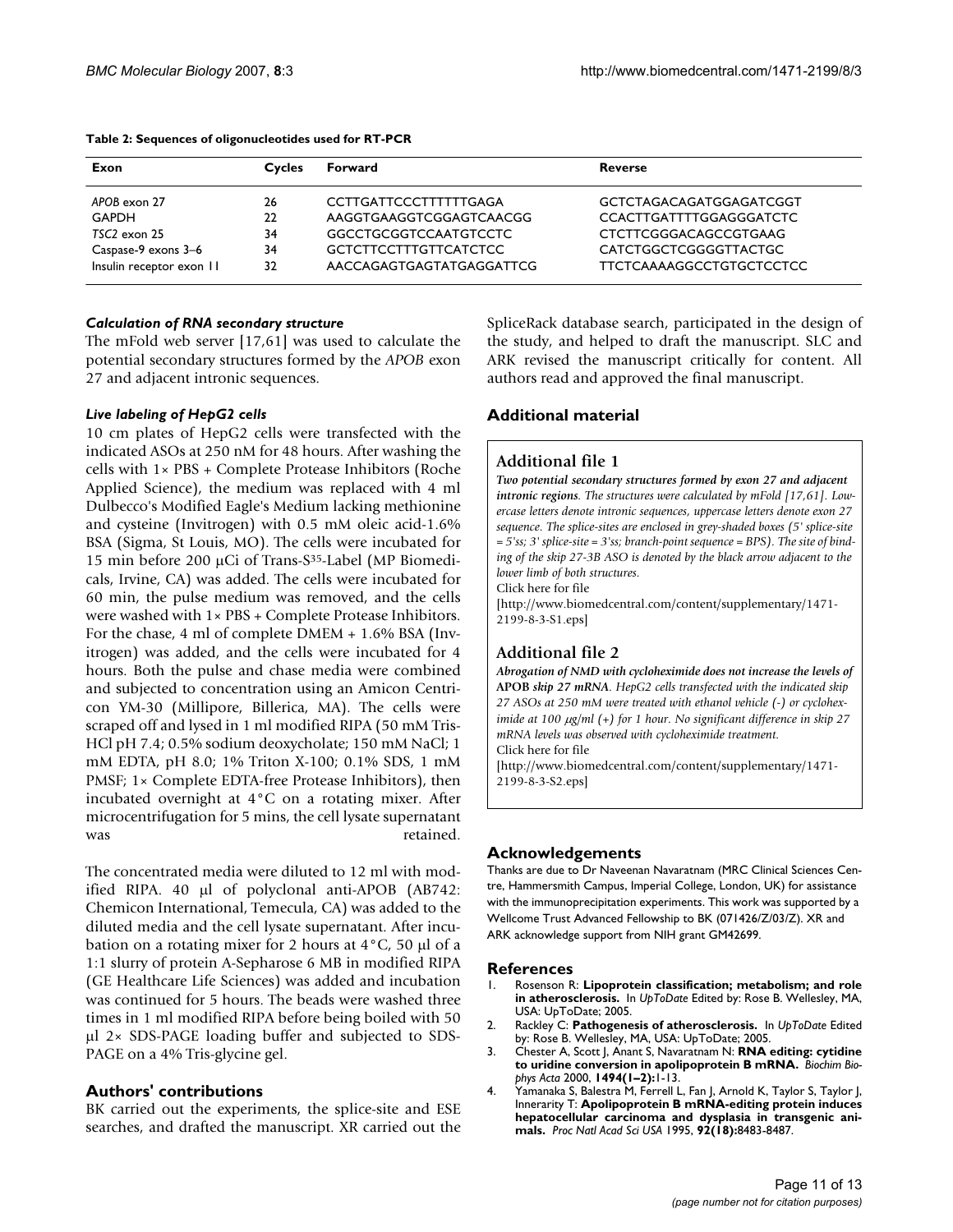- 5. Crooke R, Graham M, Lemonidis K, Whipple C, Koo S, Perera R: **[An](http://www.ncbi.nlm.nih.gov/entrez/query.fcgi?cmd=Retrieve&db=PubMed&dopt=Abstract&list_uids=15716585) [apolipoprotein B antisense oligonucleotide lowers LDL cho](http://www.ncbi.nlm.nih.gov/entrez/query.fcgi?cmd=Retrieve&db=PubMed&dopt=Abstract&list_uids=15716585)lesterol in hyperlipidemic mice without causing hepatic stea[tosis.](http://www.ncbi.nlm.nih.gov/entrez/query.fcgi?cmd=Retrieve&db=PubMed&dopt=Abstract&list_uids=15716585)** *J Lipid Res* 2005, **46(5):**872-884.
- 6. Soutschek J, Akinc A, Bramlage B, Charisse K, Constien R, Donoghue M, Elbashir S, Geick A, Hadwiger P, Harborth J, *et al.*: **[Therapeutic](http://www.ncbi.nlm.nih.gov/entrez/query.fcgi?cmd=Retrieve&db=PubMed&dopt=Abstract&list_uids=15538359) [silencing of an endogenous gene by systemic administration](http://www.ncbi.nlm.nih.gov/entrez/query.fcgi?cmd=Retrieve&db=PubMed&dopt=Abstract&list_uids=15538359) [of modified siRNAs.](http://www.ncbi.nlm.nih.gov/entrez/query.fcgi?cmd=Retrieve&db=PubMed&dopt=Abstract&list_uids=15538359)** *Nature* 2004, **432(7014):**173-178.
- 7. Zimmermann T, Lee A, Akinc A, Bramlage B, Bumcrot D, Fedoruk M, Harborth J, Heyes J, Jeffs L, John M, *et al.*: **[RNAi-mediated gene](http://www.ncbi.nlm.nih.gov/entrez/query.fcgi?cmd=Retrieve&db=PubMed&dopt=Abstract&list_uids=16565705)** in non-human primates. **441(7089):**111-114.
- 8. Whitfield A, Barrett P, van Bockxmeer F, Burnett J: **[Lipid disorders](http://www.ncbi.nlm.nih.gov/entrez/query.fcgi?cmd=Retrieve&db=PubMed&dopt=Abstract&list_uids=15308601) [and mutations in the APOB gene.](http://www.ncbi.nlm.nih.gov/entrez/query.fcgi?cmd=Retrieve&db=PubMed&dopt=Abstract&list_uids=15308601)** *Clin Chem* 2004, **50(10):**1725-1732.
- 9. Shapiro M, Senapathy P: **[RNA splice junctions of different classes](http://www.ncbi.nlm.nih.gov/entrez/query.fcgi?cmd=Retrieve&db=PubMed&dopt=Abstract&list_uids=3658675)** of eukaryotes: sequence statistics and functional implications in gene expression. Nucleic Acids Res 1987, [tions in gene expression.](http://www.ncbi.nlm.nih.gov/entrez/query.fcgi?cmd=Retrieve&db=PubMed&dopt=Abstract&list_uids=3658675) **15(17):**7155-7174.
- 10. Roca X, Sachidanandam R, Krainer A: **[Intrinsic differences](http://www.ncbi.nlm.nih.gov/entrez/query.fcgi?cmd=Retrieve&db=PubMed&dopt=Abstract&list_uids=14576320) [between authentic and cryptic 5' splice sites.](http://www.ncbi.nlm.nih.gov/entrez/query.fcgi?cmd=Retrieve&db=PubMed&dopt=Abstract&list_uids=14576320)** *Nucleic Acids Res* 2003, **31(21):**6321-6333.
- 11. Dunckley M, Eperon I, Dickson G: **[Modulation of pre-mRNA](http://www.ncbi.nlm.nih.gov/entrez/query.fcgi?cmd=Retrieve&db=PubMed&dopt=Abstract&list_uids=8736934) [splicing in the Duchenne muscular dystrophy gene.](http://www.ncbi.nlm.nih.gov/entrez/query.fcgi?cmd=Retrieve&db=PubMed&dopt=Abstract&list_uids=8736934)** *Biochem Soc Trans* 1996, **24(2):**276S.
- Aartsma-Rus A, De Winter C, Janson A, Kaman W, Van Ommen G, Den Dunnen J, Van Deutekom J: **[Functional analysis of 114 exon](http://www.ncbi.nlm.nih.gov/entrez/query.fcgi?cmd=Retrieve&db=PubMed&dopt=Abstract&list_uids=16396622)[internal AONs for targeted DMD exon skipping: indication](http://www.ncbi.nlm.nih.gov/entrez/query.fcgi?cmd=Retrieve&db=PubMed&dopt=Abstract&list_uids=16396622) [for steric hindrance of SR protein binding sites.](http://www.ncbi.nlm.nih.gov/entrez/query.fcgi?cmd=Retrieve&db=PubMed&dopt=Abstract&list_uids=16396622)** *Oligonucleotides* 2005, **15(4):**284-297.
- 13. van Deutekom J, van Ommen G: **[Advances in Duchenne muscu](http://www.ncbi.nlm.nih.gov/entrez/query.fcgi?cmd=Retrieve&db=PubMed&dopt=Abstract&list_uids=14526374)[lar dystrophy gene therapy.](http://www.ncbi.nlm.nih.gov/entrez/query.fcgi?cmd=Retrieve&db=PubMed&dopt=Abstract&list_uids=14526374)** *Nat Rev Genet* 2003, **4(10):**774-783.
- 14. Sierakowska H, Sambade M, Agrawal S, Kole R: **[Repair of tha](http://www.ncbi.nlm.nih.gov/entrez/query.fcgi?cmd=Retrieve&db=PubMed&dopt=Abstract&list_uids=8917506)[lassemic human beta-globin mRNA in mammalian cells by](http://www.ncbi.nlm.nih.gov/entrez/query.fcgi?cmd=Retrieve&db=PubMed&dopt=Abstract&list_uids=8917506) [antisense oligonucleotides.](http://www.ncbi.nlm.nih.gov/entrez/query.fcgi?cmd=Retrieve&db=PubMed&dopt=Abstract&list_uids=8917506)** *Proc Natl Acad Sci USA* 1996, **93(23):**12840-12844.
- 15. Villemaire J, Dion I, Elela S, Chabot B: **[Reprogramming alterna](http://www.ncbi.nlm.nih.gov/entrez/query.fcgi?cmd=Retrieve&db=PubMed&dopt=Abstract&list_uids=14522969)[tive pre-messenger RNA splicing through the use of protein](http://www.ncbi.nlm.nih.gov/entrez/query.fcgi?cmd=Retrieve&db=PubMed&dopt=Abstract&list_uids=14522969)[binding antisense oligonucleotides.](http://www.ncbi.nlm.nih.gov/entrez/query.fcgi?cmd=Retrieve&db=PubMed&dopt=Abstract&list_uids=14522969)** *J Biol Chem* 2003, **278(50):**50031-50039.
- 16. Gendron D, Carriero S, Garneau D, Villemaire J, Klinck R, Elela S, Damha M, Chabot B: **[Modulation of 5' splice site selection using](http://www.ncbi.nlm.nih.gov/entrez/query.fcgi?cmd=Retrieve&db=PubMed&dopt=Abstract&list_uids=16412215) [tailed oligonucleotides carrying splicing signals.](http://www.ncbi.nlm.nih.gov/entrez/query.fcgi?cmd=Retrieve&db=PubMed&dopt=Abstract&list_uids=16412215)** *BMC Biotechnol* 2006, **6:**5.
- 17. Mathews D, Sabina J, Zuker M, Turner D: [Expanded sequence](http://www.ncbi.nlm.nih.gov/entrez/query.fcgi?cmd=Retrieve&db=PubMed&dopt=Abstract&list_uids=10329189) **[dependence of thermodynamic parameters improves pre](http://www.ncbi.nlm.nih.gov/entrez/query.fcgi?cmd=Retrieve&db=PubMed&dopt=Abstract&list_uids=10329189)[diction of RNA secondary structure.](http://www.ncbi.nlm.nih.gov/entrez/query.fcgi?cmd=Retrieve&db=PubMed&dopt=Abstract&list_uids=10329189)** *J Mol Biol* 1999, **288(5):**911-940.
- 18. Buratti E, Baralle F: **[Influence of RNA secondary structure on](http://www.ncbi.nlm.nih.gov/entrez/query.fcgi?cmd=Retrieve&db=PubMed&dopt=Abstract&list_uids=15572659)** [the pre-mRNA splicing process.](http://www.ncbi.nlm.nih.gov/entrez/query.fcgi?cmd=Retrieve&db=PubMed&dopt=Abstract&list_uids=15572659) **24(24):**10505-10514.
- 19. Pontius B, Berg P: **[Rapid assembly and disassembly of comple](http://www.ncbi.nlm.nih.gov/entrez/query.fcgi?cmd=Retrieve&db=PubMed&dopt=Abstract&list_uids=1629182)[mentary DNA strands through an equilibrium intermediate](http://www.ncbi.nlm.nih.gov/entrez/query.fcgi?cmd=Retrieve&db=PubMed&dopt=Abstract&list_uids=1629182) [state mediated by A1 hnRNP protein.](http://www.ncbi.nlm.nih.gov/entrez/query.fcgi?cmd=Retrieve&db=PubMed&dopt=Abstract&list_uids=1629182)** *J Biol Chem* 1992, **267(20):**13815-13818.
- 20. Cartegni L, Chew S, Krainer A: **[Listening to silence and under](http://www.ncbi.nlm.nih.gov/entrez/query.fcgi?cmd=Retrieve&db=PubMed&dopt=Abstract&list_uids=11967553)[standing nonsense: exonic mutations that affect splicing.](http://www.ncbi.nlm.nih.gov/entrez/query.fcgi?cmd=Retrieve&db=PubMed&dopt=Abstract&list_uids=11967553)** *Nat Rev Genet* 2002, **3(4):**285-298.
- 21. Cartegni L, Wang J, Zhu Z, Zhang M, Krainer A: **[ESEfinder: A web](http://www.ncbi.nlm.nih.gov/entrez/query.fcgi?cmd=Retrieve&db=PubMed&dopt=Abstract&list_uids=12824367) [resource to identify exonic splicing enhancers.](http://www.ncbi.nlm.nih.gov/entrez/query.fcgi?cmd=Retrieve&db=PubMed&dopt=Abstract&list_uids=12824367)** *Nucleic Acids Res* 2003, **31(13):**3568-3571.
- 22. Fairbrother W, Yeh R, Sharp P, Burge C: **[Predictive identification](http://www.ncbi.nlm.nih.gov/entrez/query.fcgi?cmd=Retrieve&db=PubMed&dopt=Abstract&list_uids=12114529) [of exonic splicing enhancers in human genes.](http://www.ncbi.nlm.nih.gov/entrez/query.fcgi?cmd=Retrieve&db=PubMed&dopt=Abstract&list_uids=12114529)** *Science* 2002, **297(5583):**1007-1013.
- 23. Zhang X, Chasin L: **[Computational definition of sequence](http://www.ncbi.nlm.nih.gov/entrez/query.fcgi?cmd=Retrieve&db=PubMed&dopt=Abstract&list_uids=15145827) [motifs governing constitutive exon splicing.](http://www.ncbi.nlm.nih.gov/entrez/query.fcgi?cmd=Retrieve&db=PubMed&dopt=Abstract&list_uids=15145827)** *Genes Dev* 2004, **18(11):**1241-1250.
- 24. Zhang X, Kangsamaksin T, Chao M, Banerjee J, Chasin L: **[Exon inclu](http://www.ncbi.nlm.nih.gov/entrez/query.fcgi?cmd=Retrieve&db=PubMed&dopt=Abstract&list_uids=16055740)[sion is dependent on predictable exonic splicing enhancers.](http://www.ncbi.nlm.nih.gov/entrez/query.fcgi?cmd=Retrieve&db=PubMed&dopt=Abstract&list_uids=16055740)** *Mol Cell Biol* 2005, **25(16):**7323-7332.
- 25. Sheth N, Roca X, Hastings M, Roeder T, Krainer A, Sachidanandam R: **[Comprehensive splice-site analysis using comparative](http://www.ncbi.nlm.nih.gov/entrez/query.fcgi?cmd=Retrieve&db=PubMed&dopt=Abstract&list_uids=16914448) [genomics.](http://www.ncbi.nlm.nih.gov/entrez/query.fcgi?cmd=Retrieve&db=PubMed&dopt=Abstract&list_uids=16914448)** *Nucleic Acids Res* 2006, **34(14):**3955-3967.
- 26. Xu L, Sterner C, Maheshwar M, Wilson P, Nellist M, Short P, Haines J, Sampson J, Ramesh V: **[Alternative splicing of the tuberous](http://www.ncbi.nlm.nih.gov/entrez/query.fcgi?cmd=Retrieve&db=PubMed&dopt=Abstract&list_uids=7558029)**

**[sclerosis 2 \(TSC2\) gene in human and mouse tissues.](http://www.ncbi.nlm.nih.gov/entrez/query.fcgi?cmd=Retrieve&db=PubMed&dopt=Abstract&list_uids=7558029)** *Genomics* 1995, **27(3):**475-480.

- 27. Srinivasula S, Ahmad M, Guo Y, Zhan Y, Lazebnik Y, Fernandes-Alnemri T, Alnemri E: **[Identification of an endogenous domi](http://www.ncbi.nlm.nih.gov/entrez/query.fcgi?cmd=Retrieve&db=PubMed&dopt=Abstract&list_uids=10070954)[nant-negative short isoform of caspase-9 that can regulate](http://www.ncbi.nlm.nih.gov/entrez/query.fcgi?cmd=Retrieve&db=PubMed&dopt=Abstract&list_uids=10070954) [apoptosis.](http://www.ncbi.nlm.nih.gov/entrez/query.fcgi?cmd=Retrieve&db=PubMed&dopt=Abstract&list_uids=10070954)** *Cancer Res* 1999, **59(5):**999-1002.
- 28. Seino S, Bell G: **[Alternative splicing of human insulin receptor](http://www.ncbi.nlm.nih.gov/entrez/query.fcgi?cmd=Retrieve&db=PubMed&dopt=Abstract&list_uids=2538124) [messenger RNA.](http://www.ncbi.nlm.nih.gov/entrez/query.fcgi?cmd=Retrieve&db=PubMed&dopt=Abstract&list_uids=2538124)** *Biochem Biophys Res Commun* 1989, **159(1):**312-316.
- 29. Kosaki A, Pillay T, Xu L, Webster N: **[The B isoform of the insulin](http://www.ncbi.nlm.nih.gov/entrez/query.fcgi?cmd=Retrieve&db=PubMed&dopt=Abstract&list_uids=7657666) [receptor signals more efficiently than the A isoform in](http://www.ncbi.nlm.nih.gov/entrez/query.fcgi?cmd=Retrieve&db=PubMed&dopt=Abstract&list_uids=7657666) [HepG2 cells.](http://www.ncbi.nlm.nih.gov/entrez/query.fcgi?cmd=Retrieve&db=PubMed&dopt=Abstract&list_uids=7657666)** *J Biol Chem* 1995, **270(35):**20816-20823.
- 30. Maquat L: **[Nonsense-mediated mRNA decay: splicing, transla](http://www.ncbi.nlm.nih.gov/entrez/query.fcgi?cmd=Retrieve&db=PubMed&dopt=Abstract&list_uids=15040442)[tion and mRNP dynamics.](http://www.ncbi.nlm.nih.gov/entrez/query.fcgi?cmd=Retrieve&db=PubMed&dopt=Abstract&list_uids=15040442)** *Nat Rev Mol Cell Biol* 2004, **5(2):**89-99.
- 31. Ishigaki Y, Li X, Serin G, Maquat L: **[Evidence for a pioneer round](http://www.ncbi.nlm.nih.gov/entrez/query.fcgi?cmd=Retrieve&db=PubMed&dopt=Abstract&list_uids=11551508) [of mRNA translation: mRNAs subject to nonsense-mediated](http://www.ncbi.nlm.nih.gov/entrez/query.fcgi?cmd=Retrieve&db=PubMed&dopt=Abstract&list_uids=11551508) decay in mammalian cells are bound by CBP80 and CBP20.** *Cell* 2001, **106(5):**607-617.
- 32. Busi F, Cresteil T: **[CYP3A5 mRNA degradation by nonsense](http://www.ncbi.nlm.nih.gov/entrez/query.fcgi?cmd=Retrieve&db=PubMed&dopt=Abstract&list_uids=15955870)[mediated mRNA decay.](http://www.ncbi.nlm.nih.gov/entrez/query.fcgi?cmd=Retrieve&db=PubMed&dopt=Abstract&list_uids=15955870)** *Mol Pharmacol* 2005, **68(3):**808-815.
- 33. Danckwardt S, Neu-Yilik G, Thermann R, Frede U, Hentze M, Kulozik A: **[Abnormally spliced beta-globin mRNAs: a single point](http://www.ncbi.nlm.nih.gov/entrez/query.fcgi?cmd=Retrieve&db=PubMed&dopt=Abstract&list_uids=11861299) [mutation generates transcripts sensitive and insensitive to](http://www.ncbi.nlm.nih.gov/entrez/query.fcgi?cmd=Retrieve&db=PubMed&dopt=Abstract&list_uids=11861299) [nonsense-mediated mRNA decay.](http://www.ncbi.nlm.nih.gov/entrez/query.fcgi?cmd=Retrieve&db=PubMed&dopt=Abstract&list_uids=11861299)** *Blood* 2002, **99(5):**1811-1816.
- 34. Stockklausner C, Breit S, Neu-Yilik G, Echner N, Hentze M, Kulozik A, Gehring N: **[The uORF-containing thrombopoietin mRNA](http://www.ncbi.nlm.nih.gov/entrez/query.fcgi?cmd=Retrieve&db=PubMed&dopt=Abstract&list_uids=16679454) [escapes nonsense-mediated decay \(NMD\).](http://www.ncbi.nlm.nih.gov/entrez/query.fcgi?cmd=Retrieve&db=PubMed&dopt=Abstract&list_uids=16679454)** *Nucleic Acids Res* 2006, **34(8):**2355-2363.
- 35. Ruiz-Echevarria M, Munshi R, Tomback J, Kinzy T, Peltz S: **[Charac](http://www.ncbi.nlm.nih.gov/entrez/query.fcgi?cmd=Retrieve&db=PubMed&dopt=Abstract&list_uids=11423548)[terization of a general stabilizer element that blocks deade](http://www.ncbi.nlm.nih.gov/entrez/query.fcgi?cmd=Retrieve&db=PubMed&dopt=Abstract&list_uids=11423548)[nylation-dependent mRNA decay.](http://www.ncbi.nlm.nih.gov/entrez/query.fcgi?cmd=Retrieve&db=PubMed&dopt=Abstract&list_uids=11423548)** *J Biol Chem* 2001, **276(33):**30995-31003.
- 36. Henderson J, Blanc V, Davidson N: **[Isolation, characterization](http://www.ncbi.nlm.nih.gov/entrez/query.fcgi?cmd=Retrieve&db=PubMed&dopt=Abstract&list_uids=11718896) [and developmental regulation of the human apobec-1 com](http://www.ncbi.nlm.nih.gov/entrez/query.fcgi?cmd=Retrieve&db=PubMed&dopt=Abstract&list_uids=11718896)[plementation factor \(ACF\) gene.](http://www.ncbi.nlm.nih.gov/entrez/query.fcgi?cmd=Retrieve&db=PubMed&dopt=Abstract&list_uids=11718896)** *Biochim Biophys Acta* 2001, **1522(1):**22-30.
- 37. Chester A, Somasekaram A, Tzimina M, Jarmuz A, Gisbourne J, O'Keefe R, Scott J, Navaratnam N: **[The apolipoprotein B mRNA](http://www.ncbi.nlm.nih.gov/entrez/query.fcgi?cmd=Retrieve&db=PubMed&dopt=Abstract&list_uids=12881431)** editing complex performs a multifunctional cycle and sup-<br>presses nonsense-mediated decay. *EMBO* / 2003, [presses nonsense-mediated decay.](http://www.ncbi.nlm.nih.gov/entrez/query.fcgi?cmd=Retrieve&db=PubMed&dopt=Abstract&list_uids=12881431) **22(15):**3971-3982.
- 38. Parhofer K, Barrett P, Aguilar-Salinas C, Schonfeld G: **[Positive linear](http://www.ncbi.nlm.nih.gov/entrez/query.fcgi?cmd=Retrieve&db=PubMed&dopt=Abstract&list_uids=8732784) [correlation between the length of truncated apolipoprotein](http://www.ncbi.nlm.nih.gov/entrez/query.fcgi?cmd=Retrieve&db=PubMed&dopt=Abstract&list_uids=8732784) B and its secretion rate: in vivo studies in human apoB-89, [apoB-75, apoB-54.8, and apoB-31 heterozygotes.](http://www.ncbi.nlm.nih.gov/entrez/query.fcgi?cmd=Retrieve&db=PubMed&dopt=Abstract&list_uids=8732784)** *J Lipid Res* 1996, **37(4):**844-852.
- 39. Thrift R, Forte T, Cahoon B, Shore V: **[Characterization of lipo](http://www.ncbi.nlm.nih.gov/entrez/query.fcgi?cmd=Retrieve&db=PubMed&dopt=Abstract&list_uids=3016129)[proteins produced by the human liver cell line, Hep G2,](http://www.ncbi.nlm.nih.gov/entrez/query.fcgi?cmd=Retrieve&db=PubMed&dopt=Abstract&list_uids=3016129) [under defined conditions.](http://www.ncbi.nlm.nih.gov/entrez/query.fcgi?cmd=Retrieve&db=PubMed&dopt=Abstract&list_uids=3016129)** *J Lipid Res* 1986, **27(3):**236-250.
- Sazani P, Kole R: [Therapeutic potential of antisense oligonucle](http://www.ncbi.nlm.nih.gov/entrez/query.fcgi?cmd=Retrieve&db=PubMed&dopt=Abstract&list_uids=12925686)**[otides as modulators of alternative splicing.](http://www.ncbi.nlm.nih.gov/entrez/query.fcgi?cmd=Retrieve&db=PubMed&dopt=Abstract&list_uids=12925686)** *J Clin Invest* 2003, **112(4):**481-486.
- 41. Skordis L, Dunckley M, Yue B, Eperon I, Muntoni F: **[Bifunctional](http://www.ncbi.nlm.nih.gov/entrez/query.fcgi?cmd=Retrieve&db=PubMed&dopt=Abstract&list_uids=12642665) [antisense oligonucleotides provide a trans-acting splicing](http://www.ncbi.nlm.nih.gov/entrez/query.fcgi?cmd=Retrieve&db=PubMed&dopt=Abstract&list_uids=12642665) enhancer that stimulates SMN2 gene expression in patient [fibroblasts.](http://www.ncbi.nlm.nih.gov/entrez/query.fcgi?cmd=Retrieve&db=PubMed&dopt=Abstract&list_uids=12642665)** *Proc Natl Acad Sci USA* 2003, **100(7):**4114-4119.
- 42. Crooke S: **[Progress in antisense technology.](http://www.ncbi.nlm.nih.gov/entrez/query.fcgi?cmd=Retrieve&db=PubMed&dopt=Abstract&list_uids=14746510)** *Annu Rev Med* 2004, **55:**61-95.
- 43. Bruno I, Jin W, Cote G: **[Correction of aberrant FGFR1 alterna](http://www.ncbi.nlm.nih.gov/entrez/query.fcgi?cmd=Retrieve&db=PubMed&dopt=Abstract&list_uids=15333583)[tive RNA splicing through targeting of intronic regulatory](http://www.ncbi.nlm.nih.gov/entrez/query.fcgi?cmd=Retrieve&db=PubMed&dopt=Abstract&list_uids=15333583) [elements.](http://www.ncbi.nlm.nih.gov/entrez/query.fcgi?cmd=Retrieve&db=PubMed&dopt=Abstract&list_uids=15333583)** *Hum Mol Genet* 2004, **13(20):**2409-2420.
- Siwkowski A, Malik L, Esau C, Maier M, Wancewicz E, Albertshofer K, Monia B, Bennett C, Eldrup A: **[Identification and functional](http://www.ncbi.nlm.nih.gov/entrez/query.fcgi?cmd=Retrieve&db=PubMed&dopt=Abstract&list_uids=15148357) [validation of PNAs that inhibit murine CD40 expression by](http://www.ncbi.nlm.nih.gov/entrez/query.fcgi?cmd=Retrieve&db=PubMed&dopt=Abstract&list_uids=15148357) [redirection of splicing.](http://www.ncbi.nlm.nih.gov/entrez/query.fcgi?cmd=Retrieve&db=PubMed&dopt=Abstract&list_uids=15148357)** *Nucleic Acids Res* 2004, **32(9):**2695-2706.
- 45. Roberts J, Palma E, Sazani P, Orum H, Cho M, Kole R: **[Efficient and](http://www.ncbi.nlm.nih.gov/entrez/query.fcgi?cmd=Retrieve&db=PubMed&dopt=Abstract&list_uids=16854630) [persistent splice switching by systemically delivered LNA oli](http://www.ncbi.nlm.nih.gov/entrez/query.fcgi?cmd=Retrieve&db=PubMed&dopt=Abstract&list_uids=16854630)[gonucleotides in mice.](http://www.ncbi.nlm.nih.gov/entrez/query.fcgi?cmd=Retrieve&db=PubMed&dopt=Abstract&list_uids=16854630)** *Mol Ther* 2006, **14(4):**471-475.
- 46. Cartegni L, Krainer A: **[Correction of disease-associated exon](http://www.ncbi.nlm.nih.gov/entrez/query.fcgi?cmd=Retrieve&db=PubMed&dopt=Abstract&list_uids=12524529) [skipping by synthetic exon-specific activators.](http://www.ncbi.nlm.nih.gov/entrez/query.fcgi?cmd=Retrieve&db=PubMed&dopt=Abstract&list_uids=12524529)** *Nat Struct Biol* 2003, **10(2):**120-125.
- 47. Wilusz J, Devanney S, Caputi M: **[Chimeric peptide nucleic acid](http://www.ncbi.nlm.nih.gov/entrez/query.fcgi?cmd=Retrieve&db=PubMed&dopt=Abstract&list_uids=16299354) [compounds modulate splicing of the bcl-x gene in vitro and](http://www.ncbi.nlm.nih.gov/entrez/query.fcgi?cmd=Retrieve&db=PubMed&dopt=Abstract&list_uids=16299354) [in vivo.](http://www.ncbi.nlm.nih.gov/entrez/query.fcgi?cmd=Retrieve&db=PubMed&dopt=Abstract&list_uids=16299354)** *Nucleic Acids Res* 2005, **33(20):**6547-6554.